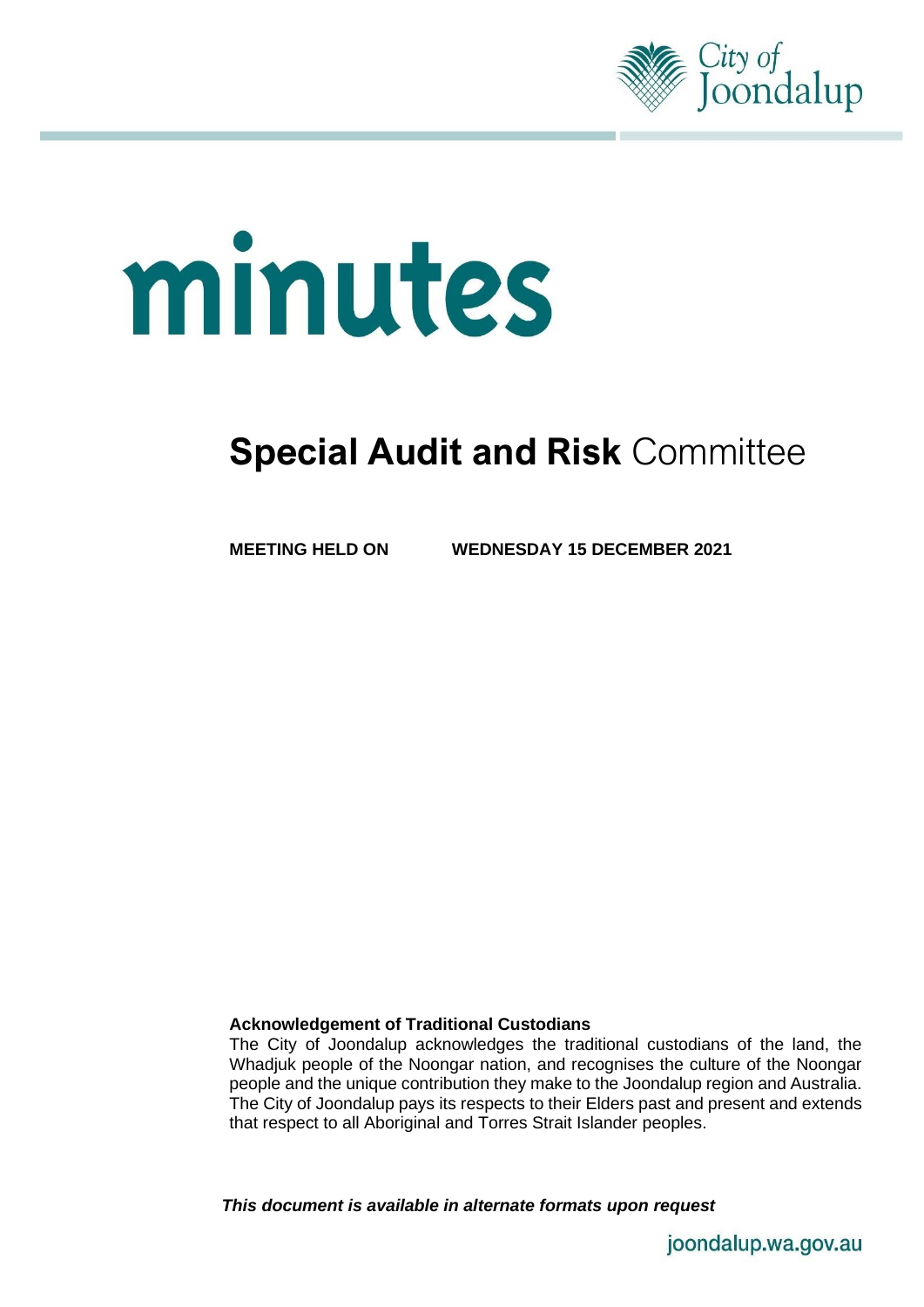# **TABLE OF CONTENTS**

| <b>ITEM</b><br>NO. | <b>TITLE</b>                                                                                              | <b>PAGE</b><br>NO. |
|--------------------|-----------------------------------------------------------------------------------------------------------|--------------------|
|                    | <b>DECLARATION OF OPENING</b>                                                                             | 3                  |
|                    | DECLARATIONS OF FINANCIAL INTEREST / PROXIMITY<br><b>INTEREST / INTEREST THAT MAY AFFECT IMPARTIALITY</b> | 3                  |
|                    | <b>APOLOGIES AND LEAVE OF ABSENCE</b>                                                                     | 4                  |
|                    | ANNOUNCEMENTS BY THE PRESIDING MEMBER WITHOUT<br><b>DISCUSSION</b>                                        | 4                  |
|                    | <b>IDENTIFICATION OF MATTERS FOR WHICH THE MEETING MAY</b><br><b>BE CLOSED TO THE PUBLIC</b>              | 4                  |
|                    | <b>PETITIONS AND DEPUTATIONS</b>                                                                          | 4                  |
|                    | <b>REPORTS</b>                                                                                            | 5                  |
| 1                  | 2020-21 ANNUAL FINANCIAL REPORT                                                                           | 5                  |
| $\overline{2}$     | ELECTED MEMBER DINNER ATTENDANCE REPORT - QUARTER<br>TWO (AUGUST - OCTOBER 2021)                          | 14                 |
| 3                  | HALF YEARLY REPORT: WRITE-OFF OF MONIES - 1 JANUARY TO<br>30 JUNE 2021                                    | 17                 |
| $\overline{4}$     | MONITORING OF ANNUAL LEAVE AND LONG SERVICE LEAVE<br><b>ACCRUALS</b>                                      | 22                 |
| 5                  | THREE YEAR INTERNAL AUDIT PLAN                                                                            | 27                 |
| 6                  | CONFIDENTIAL - CHIEF EXECUTIVE OFFICER'S CREDIT CARD<br>EXPENDITURE (JULY - SEPTEMBER 2021)               | 30                 |
|                    | <b>CLOSURE</b>                                                                                            | 31                 |
|                    |                                                                                                           |                    |

# **Note:**

Clause 15.10 of the City's *Meeting Procedures Local Law 2013* states:

*This local law applies generally to committee meetings except for clause 7.1 in respect of members seating and clause 7.8 in respect of limitation on members speaking.*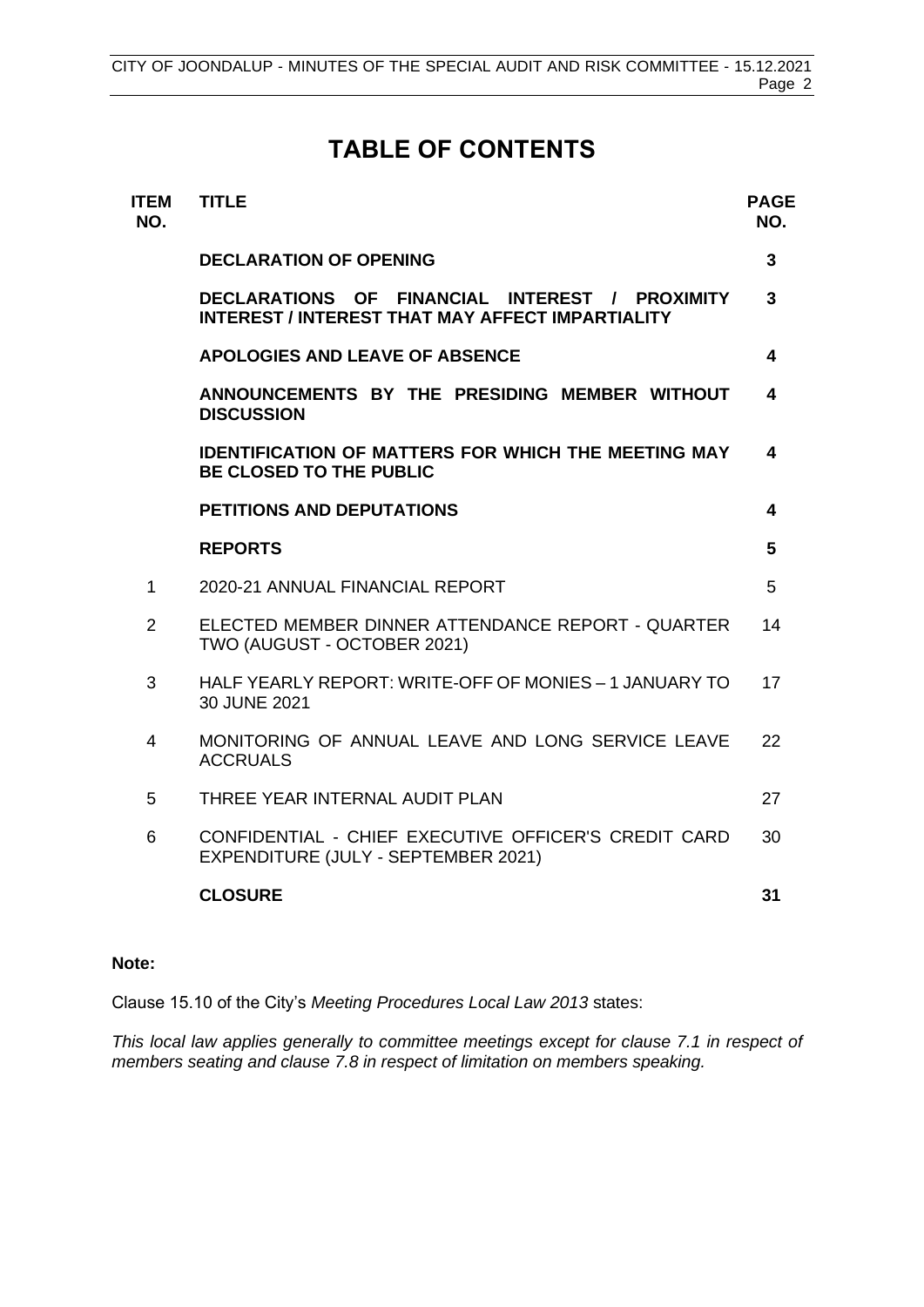# **CITY OF JOONDALUP**

# **MINUTES OF THE SPECIAL AUDIT AND RISK COMMITTEE MEETING HELD IN CONFERENCE ROOM 2, JOONDALUP CIVIC CENTRE, BOAS AVENUE, JOONDALUP ON WEDNESDAY 15 DECEMBER 2021.**

# **ATTENDANCE**

# **Committee Members**

Cr John Raftis *Presiding Member* Mayor Hon. Albert Jacob, JP *absent from 5.52pm to 5.56pm* Cr Tom McLean, JP Cr Nige Jones *Deputy Presiding Member* Cr John Logan

# **Observers**

Cr Daniel Kingston

# **Guest**

| Ms Renuka Venkatraman | <b>Director Financial Audit</b> |              |
|-----------------------|---------------------------------|--------------|
|                       | Office of the Auditor General   | until 5.27pm |

# **Officers**

| Mr James Pearson      | <b>Chief Executive Officer</b>         |                                              |
|-----------------------|----------------------------------------|----------------------------------------------|
| Mr Jamie Parry        | Director Governance and Strategy       |                                              |
| Mr Mat Humfrey        | <b>Director Corporate Services</b>     |                                              |
| Ms Christine Robinson | <b>Manager Audit and Risk Services</b> |                                              |
| Mr Roney Oommen       | <b>Manager Financial Services</b>      | absent from 5.27pm to 5.29pm<br>until 5.40pm |
| Mrs Kylie Bergmann    | <b>Manager Governance</b>              |                                              |
| Mr Peter McGuckin     | <b>Internal Auditor</b>                |                                              |
| Mrs Natasha Mossman   | Governance Officer                     |                                              |

# <span id="page-2-0"></span>**DECLARATION OF OPENING**

The Presiding Member declared the meeting open at 5.00pm.

# <span id="page-2-1"></span>**DECLARATIONS OF FINANCIAL INTEREST / PROXIMITY INTEREST / INTEREST THAT MAY AFFECT IMPARTIALITY**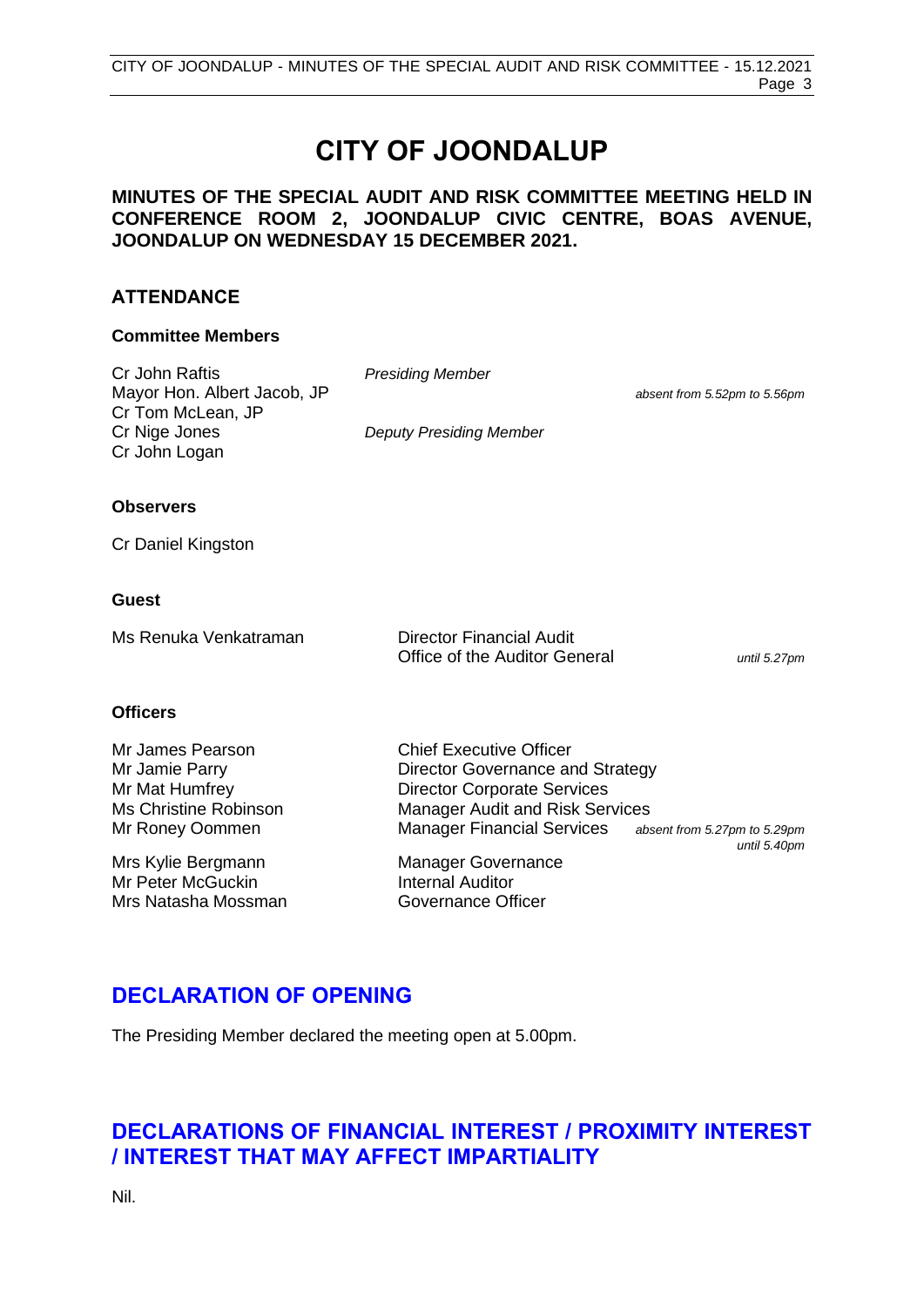# <span id="page-3-0"></span>**APOLOGIES AND LEAVE OF ABSENCE**

# **Apologies**

Cr Russ Fishwick, JP Cr Russell Poliwka Mr Richard Thomas *External Member* Cr Suzanne Thompson

# **Leave of Absence Previously Approved**

Cr Nige Jones 21 December 2021 inclusive.

# <span id="page-3-1"></span>**ANNOUNCEMENTS BY THE PRESIDING MEMBER WITHOUT DISCUSSION**

Nil.

# <span id="page-3-2"></span>**IDENTIFICATION OF MATTERS FOR WHICH THE MEETING MAY BE CLOSED TO THE PUBLIC**

In accordance with Clause 5.2 of the City's *Meeting Procedures Local Law 2013*, this meeting was not open to the public.

# <span id="page-3-3"></span>**PETITIONS AND DEPUTATIONS**

Nil.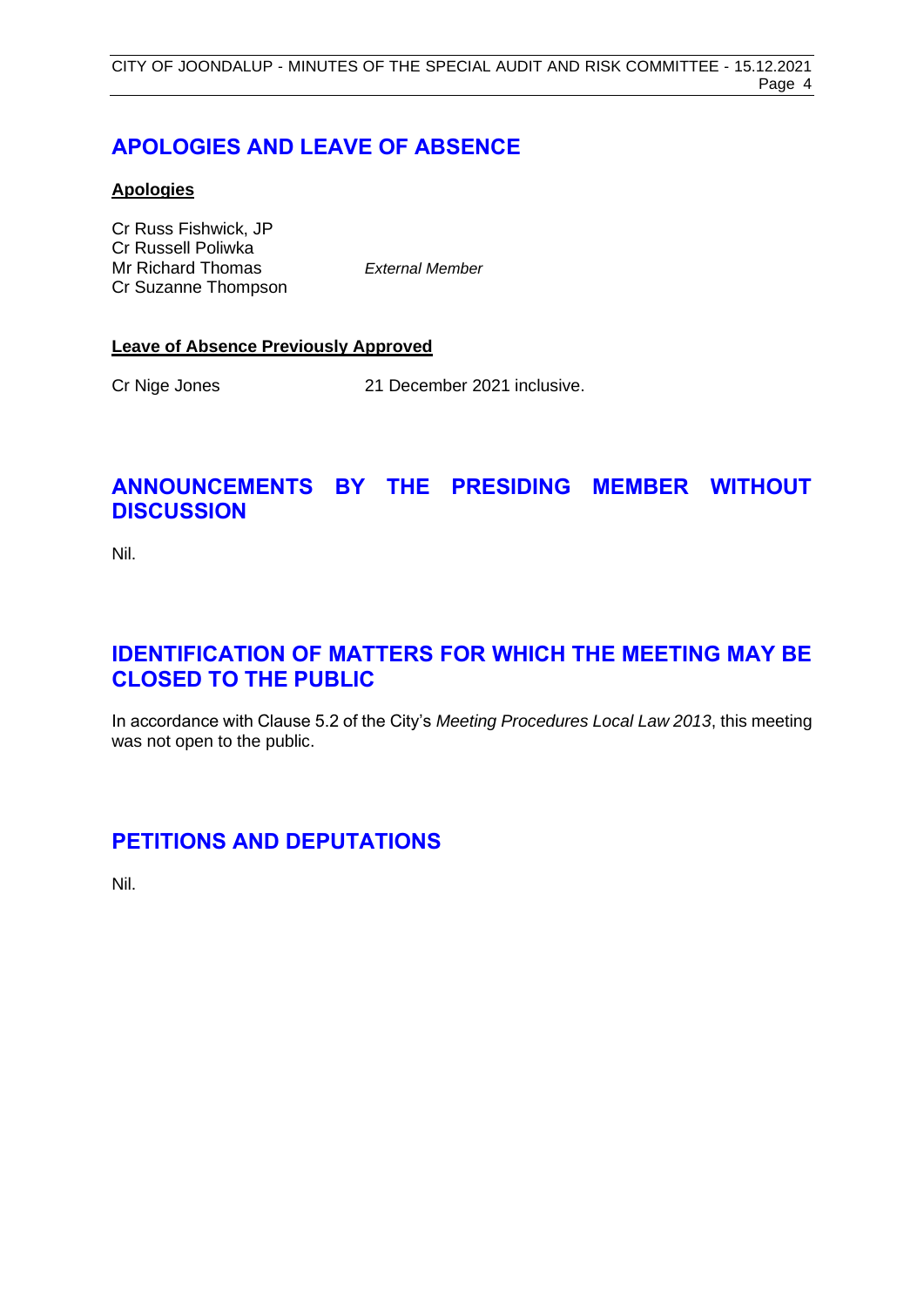# <span id="page-4-0"></span>**REPORTS**

<span id="page-4-1"></span>

| <b>ITEM1</b>                          | <b>2020-21 ANNUAL FINANCIAL REPORT</b>                                                                                                                                                           |
|---------------------------------------|--------------------------------------------------------------------------------------------------------------------------------------------------------------------------------------------------|
| <b>WARD</b>                           | All                                                                                                                                                                                              |
| <b>RESPONSIBLE</b><br><b>DIRECTOR</b> | Mr Mat Humfrey<br><b>Corporate Services</b>                                                                                                                                                      |
| <b>FILE NUMBERS</b>                   | 109174, 101515                                                                                                                                                                                   |
| <b>ATTACHMENTS</b>                    | Attachment 1<br>2020-21 Annual Financial Report<br>Independent Auditor's Report<br>Attachment 2<br>Interim Management Letter 2020-21<br>Attachment 3                                             |
| <b>AUTHORITY / DISCRETION</b>         | Executive - The substantial direction setting and oversight<br>role of Council, such as adopting plans and reports,<br>accepting tenders, directing operations, setting and<br>amending budgets. |

# **PURPOSE**

For Council to consider and accept the *2020-21 Annual Financial Report* and Independent Auditor's Report.

# **EXECUTIVE SUMMARY**

In accordance with Section 6.4 of the *Local Government Act 1995*, the *2020-21 Annual Financial Report* has been prepared and, together with the City's accounts, has been submitted to the Office of the Auditor General of Western Australia (OAG) to conduct the annual audit.

The OAG has completed its audit, in accordance with the terms of their engagement and the requirements of Part 7, Division 3 of the *Local Government Act 1995* and the Independent Auditor's Report has been issued. The *Annual Financial Report* will form part of the City's *2020-21 Annual Report.* 

*It is therefore recommended that Council:*

- *1 BY AN ABSOLUTE MAJORITY, ACCEPTS the Annual Financial Report of the City of Joondalup for the financial year 2020-21, forming Attachment 1 to this Report;*
- *2 BY AN ABSOLUTE MAJORITY, ACCEPTS the Independent Auditor's Report for the financial year 2020-21, forming Attachment 2 to this Report;*
- *3 NOTES the Auditor's Interim Management Letter in respect of the financial audit for the Year Ended 30 June 2021, forming Attachment 3 to this Report;*
- *4 NOTES that no final Management Letter has been issued in respect of the financial audit for the Year Ended 30 June 2021.*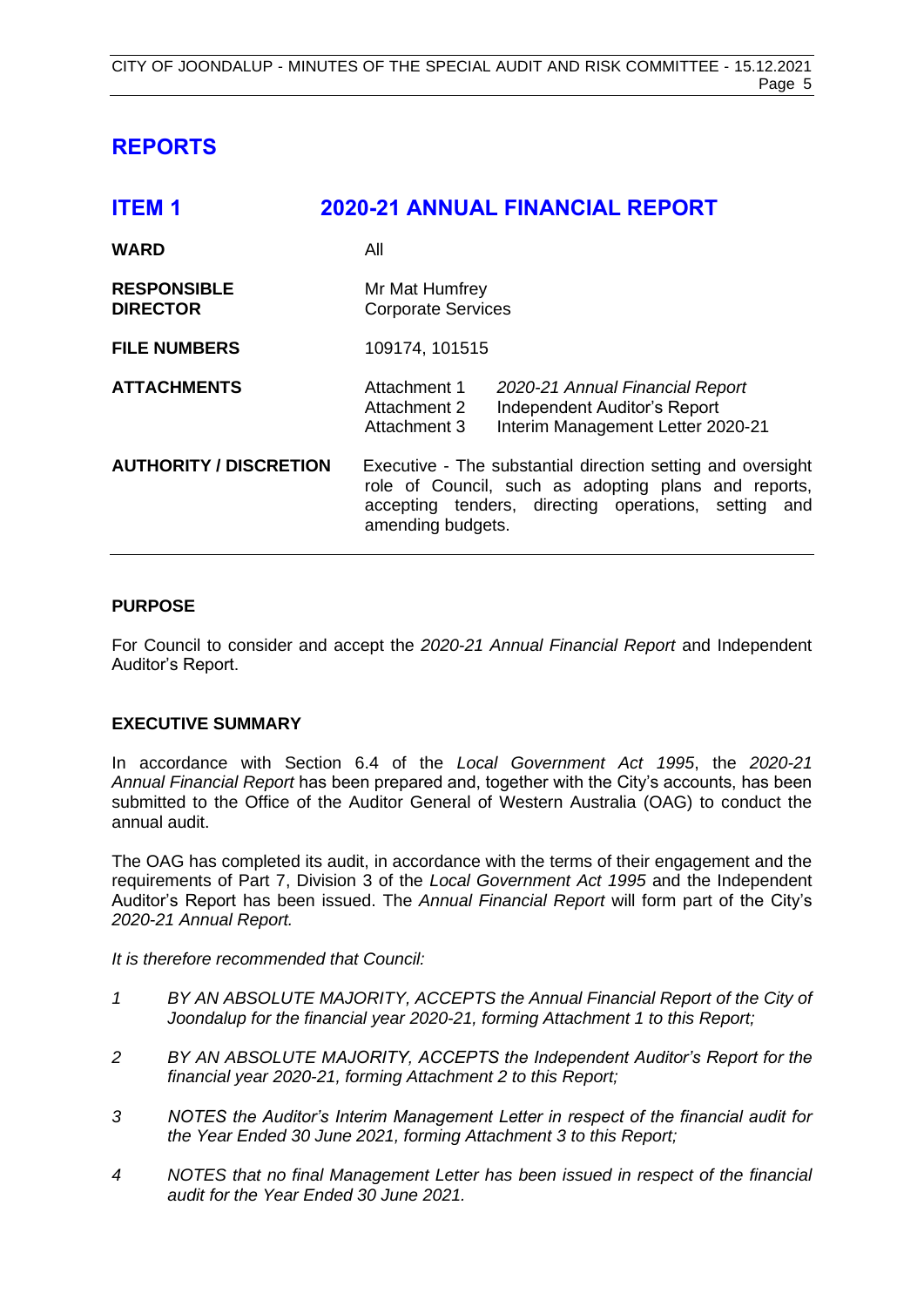# **BACKGROUND**

Section 6.4 of the *Local Government Act 1995* requires local governments to prepare an annual financial report and to submit both the report and its accounts to its auditor by 30 September each year. The City of Joondalup has met those requirements and the City's auditor, the OAG, has completed its audit of the accounts and the *2020-21 Annual Financial Report*.

The OAG undertook its audit in two stages. The interim audit was undertaken during May 2021, while the final audit commenced in October 2021. Following the completion of the interim audit, the OAG issued an interim management letter which incorporated responses from management on the items noted (Attachment 3 refers).

At the conclusion of the final stage of the financial audit, no final management letter has been issued.

The *2020-21 Annual Financial Report* is included as Attachment 1 to this Report.

# **DETAILS**

The preparation and submission of the Annual Financial Report to the auditors for audit are statutory requirements under the *Local Government Act 1995*.

The Annual Financial Report is required to be accepted by Council prior to the holding of the Annual General Meeting of Electors, at which the City's Annual Report containing the Annual Financial Report will be considered. The Annual Financial Report is also required to be submitted to the Department of Local Government, Sport and Cultural Industries (DLGSC).

# **Issues and Options Considered**

# Outcome of the Financial Audit

The financial audit has been completed with an unqualified audit report issued (Attachment 2 refers). The OAG has issued an interim management letter in respect of the financial audit (Attachment 3 refers). A final management letter has not been issued.

The audit report identifies that the City's Asset Sustainability Ratio does not meet the minimum standard assigned to this ratio by DLGSC (in the *Local Government Operational Guideline No.18 – Financial Ratios)* and the audit report is required to note this in accordance with the requirements of *Local Government Act 1995* and Regulations.

The *Guideline* requires that the Asset Sustainability Ratio meets a Standard of at least 0.90.

The Asset Sustainability ratio is calculated as follows:

# *Capital Renewal and Replacement Expenditure*

# *Depreciation expenditure*

The City's Asset Sustainability ratio for 2020-21 is 0.57, which is higher than the prior year's ratio of 0.45 and lower than the 2018-19 ratio of 0.66. While assets are depreciated on a straight-line basis reflecting consumption evenly over the expected life of those assets, the age of these assets means that the City would not need to expend an amount equivalent to annual depreciation on renewal and replacement of those assets. This is, therefore, reflected in the City's ratio and the trend over the past three financial years, however, the standard set in the *Guideline* does not accommodate such circumstances.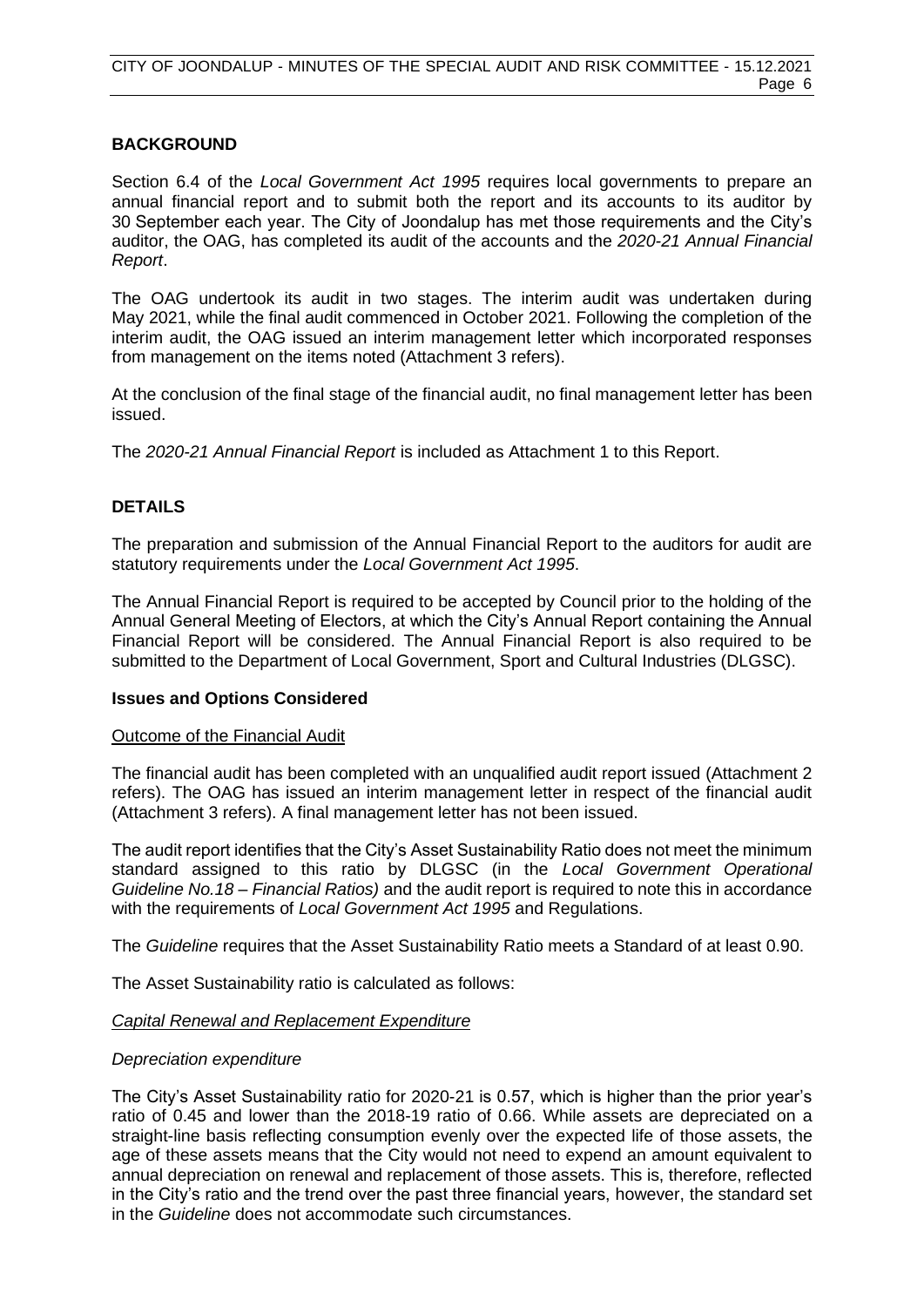# End of Financial Year Position

The City has finished the financial year with a Rate Setting Statement surplus higher than estimated. An anticipated end of year surplus as at 30 June 2021 of \$1,228,879 was used as the opening balance in the *2021-22 Annual Budget*. The final end of year Rate Setting Statement surplus for 2020-21 is \$3,860,336, being \$2,631,457 more than estimated.

When comparing the actual end of year results to the estimate shown in the 2021-22 Budget, in summary terms the \$2,631,457 comprises:

| <b>Description</b>                      | <b>Sub Total</b> | Total           |
|-----------------------------------------|------------------|-----------------|
| <b>Increased Operating Cash Surplus</b> | \$6,845,841      |                 |
| <b>Increased Capital Revenue</b>        | 470,247          |                 |
| <b>Reduced Capital Expenditure</b>      | \$3,766,534      | \$11,082,622    |
| Less: Reduced Net Funding               |                  | (\$, 8,451,165) |
| <b>Net Variance</b>                     |                  | 2,631,457       |

The increased operating cash surplus relative to forecast is driven mainly by lower than forecast employee costs of \$1,768,318, and materials and contracts expenditure of \$4,542,997, as well as additional operating grant revenue of \$1,862,759 due to advance receipt of part of the City's Federal Assistance Grants allocation for 2021-22.

Lower employee costs arose mainly due to vacancies and recruitment processes that were ongoing as at 30 June 2021. The current conditions in the labour market have had an impact on the City's ability to retain and recruit in certain areas, which is reflected in the results. In addition, some of the vacancies are the result of internal restructuring undertaken in certain areas of the organisation, for which recruitment has progressed into the following year.

Lower materials and contracts expenditure includes information technology costs of \$1,293,770, primarily due to expected software subscription and licensing costs for an ERP system replacement that did not materialise. The procurement process pertaining to this is progressing in the current financial year.

Increased non-operating revenue arises mainly from contributions of \$287,345 from the State Library towards purchase of library items.

Reduced capital expenditure pertains primarily to capital works projects that did not progress to the extent anticipated by 30 June 2021, including projects that received grant funding during the year, and are continuing into the subsequent financial year. Municipal and reserve funding unspent on these projects is to be carried forward or retained in reserves, respectively. Under changes to accounting standards introduced in the previous financial year, unspent grant funds are no longer recognised in revenue in the year and carried forward into the next financial year. To the extent unspent, these funds are reported as current liabilities as at 30 June 2021 and will be recognised as revenue in the following year to the extent expended on the projects in question. The total amount of unspent grants thus recognised as a current liability as at 30 June 2021 and not included in revenue for the year is \$3,277,510.

There are a number of offsets between revenue, expenditure and funding requirements of which the most significant include:

• Increased operating revenue, increased capital revenue and reduced operating as well as reduced capital expenditure, representing funds carried over into the following financial year. The total amount carried forward as at 30 June 2021 is \$5,492,709 which is \$3,690,175 more than forecast, mainly due to the advance receipt of Federal Assistance Grants.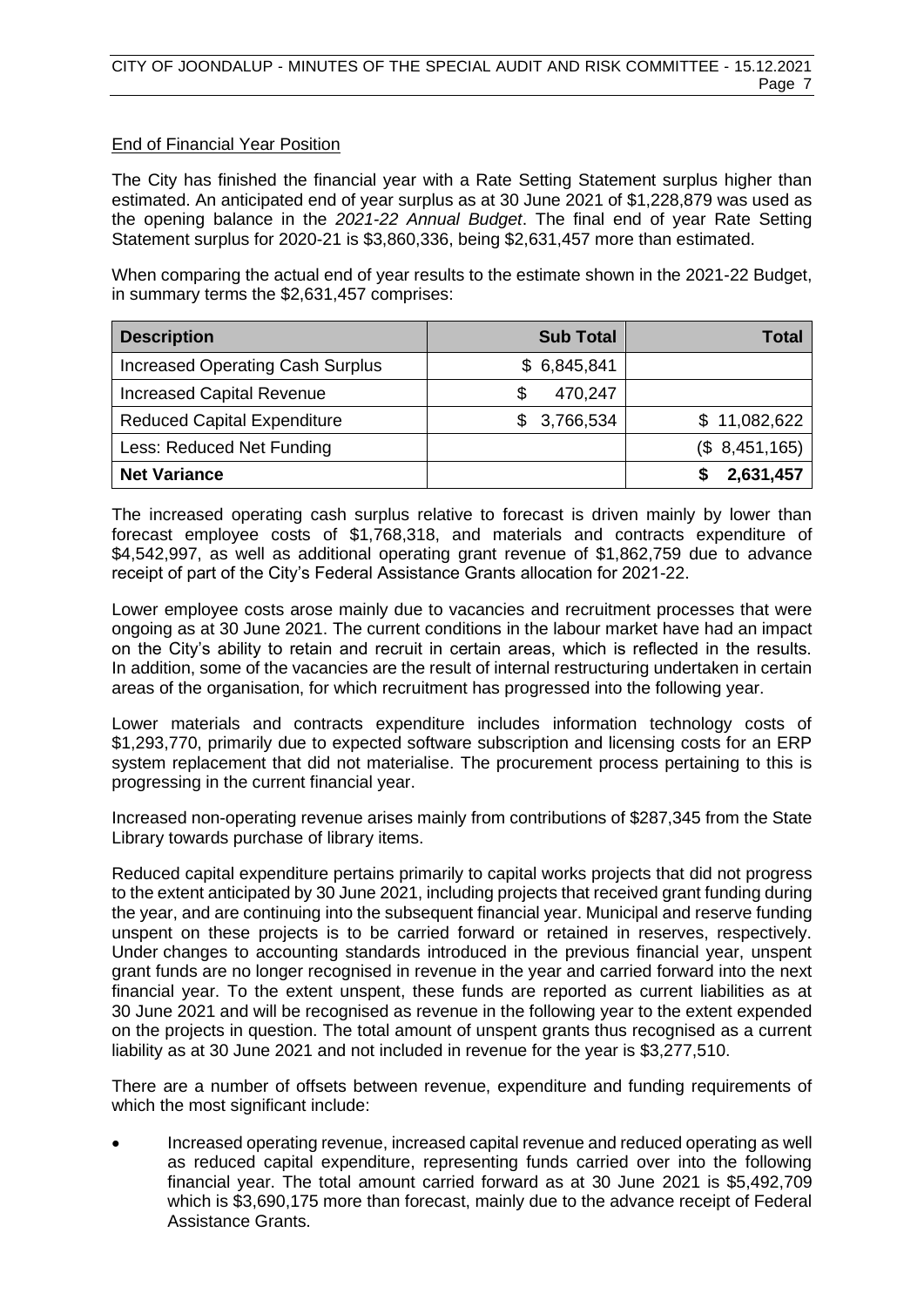• Operating and capital reserve funded projects that did not advance as far as anticipated or for which no reserve funded expenditure was incurred, resulting in lower expenditure offset by a lower drawdown on reserves. The total unspent amount retained in reserves as at 30 June 2021 is \$11,198,557; including Joondalup City Centre Streetlighting project of \$1,934,741, Percy Doyle Floodlighting Upgrades of \$765,998, Warwick and Erindale Roads Intersection Upgrade of \$750,000, Cafes / Kiosks / Restaurants - Pinnaroo Point of \$613,000, and Chichester Park Clubroom Redevelopment of \$416,198.

Allowing for such offsets, offsets the adjusted variance in closing funds when compared to the estimated end of year position shown in the 2021-22 Budget is made up of:

| <b>Description</b>                      | <b>Sub Total</b> | Total       |
|-----------------------------------------|------------------|-------------|
| <b>Increased Operating Cash Surplus</b> | 910,956          |             |
| Increased Non-operating Revenue         | 470,247          |             |
| <b>Reduced Capital Expenditure</b>      | 1,161,150        | \$2,542,353 |
| Add: Increased Net Funding              |                  | 89,104      |
| <b>Net Variance</b>                     |                  | \$2,631,457 |

# Interim Management Letter – Financial Audit

The auditors identified one minor, two moderate and one significant finding after the interim stage of the annual financial audit (Attachment 3 refers).

The significant finding concerns preparing and review of certain regular reconciliations. The matters raised by the auditor, with the management comments provided are detailed in Attachment 3. These are summarised below.

| <b>Issue raised</b>                                                                                                                                                                                            | <b>Management Comment</b>                                                                                                                                                                                                                                                                                                                                                                                                                                                                                                                  |
|----------------------------------------------------------------------------------------------------------------------------------------------------------------------------------------------------------------|--------------------------------------------------------------------------------------------------------------------------------------------------------------------------------------------------------------------------------------------------------------------------------------------------------------------------------------------------------------------------------------------------------------------------------------------------------------------------------------------------------------------------------------------|
| Payroll reconciliations from July<br>2020 to September 2020 were<br>not prepared. Reconciliations<br>from October 2020 to November<br>2020, and January 2021 to<br>2021<br>February<br>were<br>not<br>reviewed | Payroll reconciliations are not a control account<br>reconciliation. It is a check performed between the pay<br>information generated from the Aurion payroll system<br>and the fortnightly payroll file uploaded into the general<br>ledger, which is also generated from the Aurion payroll<br>system. As both sets of data are generated from the<br>Aurion system, the check is performed to ascertain<br>whether there have been errors in the payroll file<br>uploaded to the general ledger when generated by the<br>Aurion system. |
|                                                                                                                                                                                                                | This exercise does not identify any anomalies in the<br>payroll system itself, for example whether an employee<br>has been incorrectly paid.                                                                                                                                                                                                                                                                                                                                                                                               |
|                                                                                                                                                                                                                | There is no particular requirement that this reconciliation<br>be done monthly. The City normally performs it monthly<br>to ensure that any anomalies arising in the payroll file<br>uploaded to the general ledger are identified on a regular<br>basis rather than cumulatively for a number of months<br>together. It is rare for anomalies to be identified which are<br>virtually always the result of an error either in the                                                                                                         |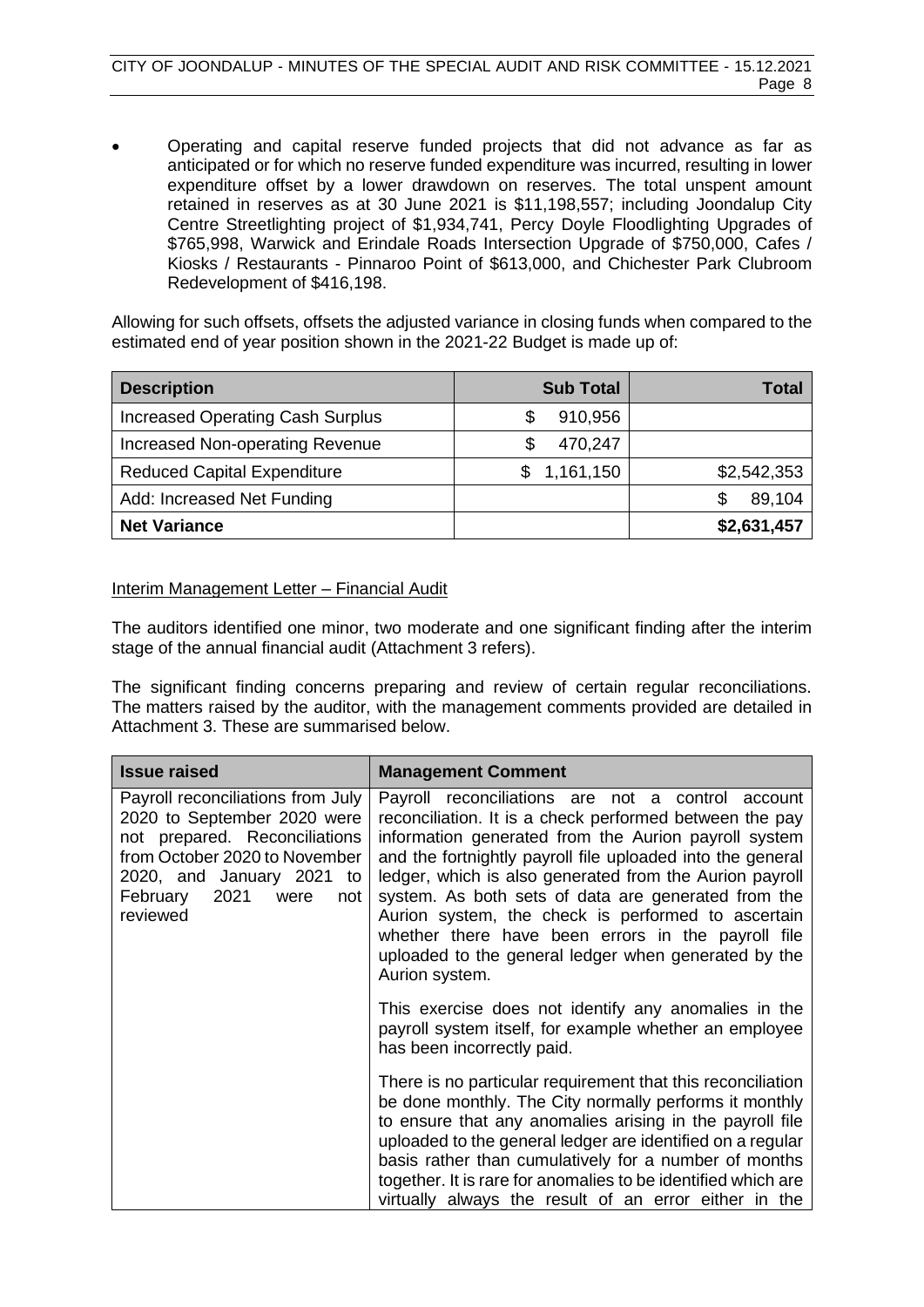| <b>Issue raised</b>                                                                                                                                                                                                   | <b>Management Comment</b>                                                                                                                                                                                                                                                                                                                          |  |
|-----------------------------------------------------------------------------------------------------------------------------------------------------------------------------------------------------------------------|----------------------------------------------------------------------------------------------------------------------------------------------------------------------------------------------------------------------------------------------------------------------------------------------------------------------------------------------------|--|
|                                                                                                                                                                                                                       | generation of the payroll upload file or errors occurring<br>during the process of upload to the general ledger.                                                                                                                                                                                                                                   |  |
|                                                                                                                                                                                                                       | The City does not consider this to be significant.                                                                                                                                                                                                                                                                                                 |  |
| Assets reconciliations for the<br>months of July 2020 and August<br>2020 were not prepared. The<br>reconciliations for September<br>2020 to November 2020, and<br>January 2021 to February 2021<br>were not reviewed. | Asset reconciliations were not prepared in July 2020 and<br>August 2020 due to the pending finalisation of the<br>2019-20 asset carrying values as part of the End of Year<br>and audit process. However, the City continued to review<br>transactions and balances for those months.                                                              |  |
|                                                                                                                                                                                                                       | While reconciliations from September 2020 to November<br>2020, and January 2021 to February 2021 were<br>reviewed, it is acknowledged that evidence of such<br>review was not recorded as it should have been. It is<br>noted that intervening and succeeding<br>months'<br>reconciliations<br>did<br>not identify any unexplained<br>differences. |  |
| Sundry Debtors reconciliations<br>from July 2020 to March 2021<br>were not reviewed.                                                                                                                                  | The City does not agree that these reconciliations were<br>not reviewed. The Manager Financial Services reviews<br>the Sundry Debtors (non-rates) reconciliations that are<br>prepared each month along with the detailed age<br>analysis and did so for the months between July 2020<br>and March 2021.                                           |  |
|                                                                                                                                                                                                                       | It is acknowledged that evidence of review was not<br>captured, however the reviews were performed each<br>month with analysis of 90-day sundry debtors reported to<br>the Executive Leadership Team each month, including<br>for the months in question.                                                                                          |  |
|                                                                                                                                                                                                                       | The City notes that no unreconciled differences have<br>been identified between the sundry debtors control<br>account in the general ledger and the sundry debtors<br>sub-system in any of those months.                                                                                                                                           |  |
|                                                                                                                                                                                                                       | The City does not consider this to be significant.                                                                                                                                                                                                                                                                                                 |  |
| <b>Debtors</b><br>Rates<br>Rates<br>and<br>Rolling reconciliations were not<br>reviewed in a timely manner by<br>an independent officer. The<br>delays in review ranged from<br>one to five months.                   | The City does not agree that these reconciliations were<br>not reviewed in a timely manner, however, acknowledges<br>that the evidence of review was not captured at the time<br>it was done. The reviewer dated the review on the day<br>signed rather than the day it was performed.                                                             |  |
|                                                                                                                                                                                                                       | The delay between reviewing and signing arose partly as<br>a result of transition to digital sign-off processes in<br>preference to paper sign-off arising from COVID-19<br>pandemic lockdowns and disruptions.                                                                                                                                    |  |
|                                                                                                                                                                                                                       | No unreconciled differences have been identified<br>between the control accounts and the sub-ledgers /<br>systems. No significant risk has been noted of<br>unidentified anomalies or differences in any of the<br>months in question.                                                                                                             |  |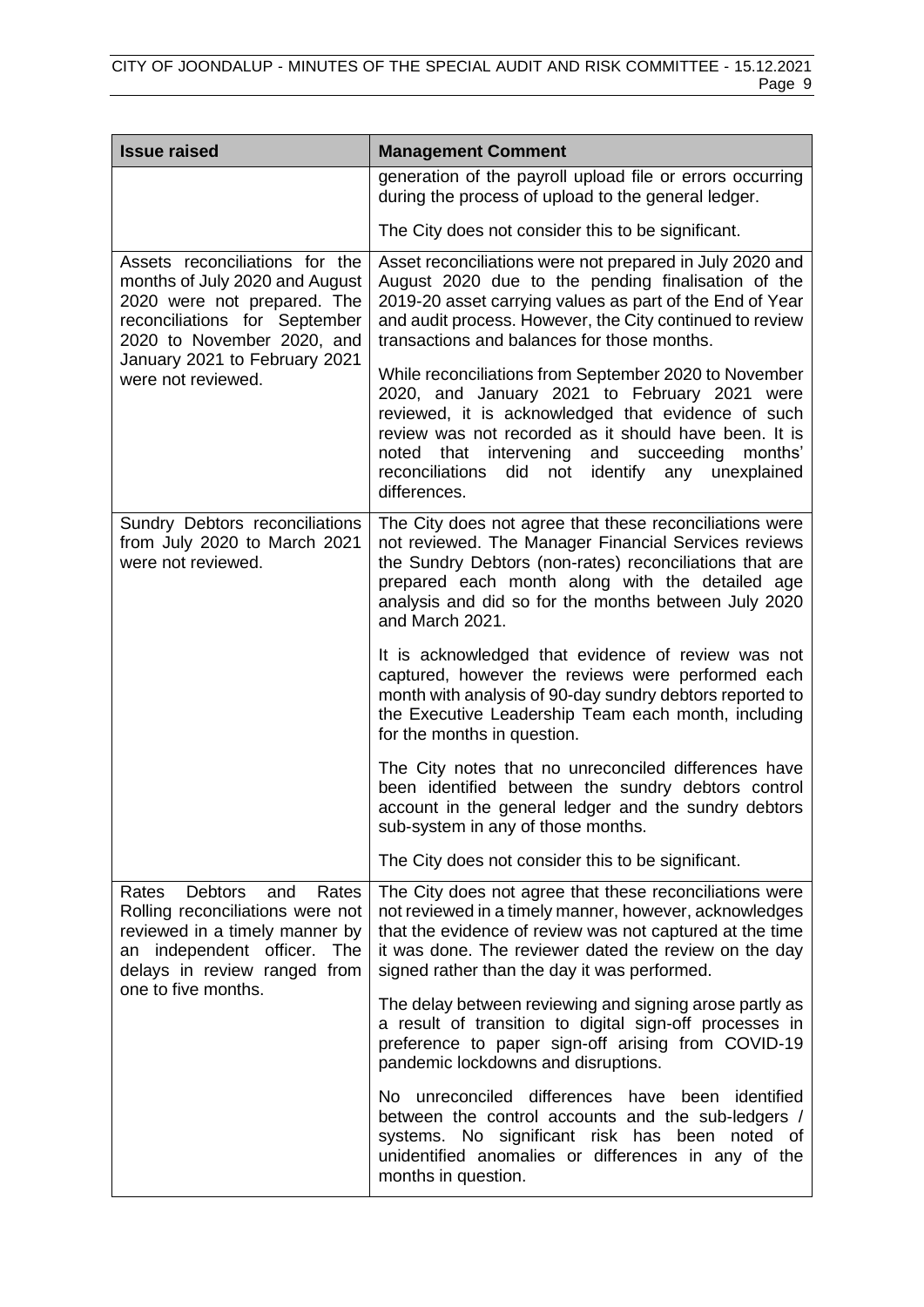# Operating Surplus Ratio

The City has recorded an operating surplus ratio of -8% for the 2020-21 financial year. This has arisen as a result of the City being required to recognise a loss on asset disposal of \$15,854,030 from transfer of roads assets to Main Roads WA. This is a non-cash item and has no impact on the City's rate setting surplus for the year but results in a significant operating loss. Without this one-off item, the City would have recorded a positive operating surplus of 3%. Ocean Reef Road and Marmion Avenue, along with associated assets such as drainage are to be handed over to Main Roads WA in accordance with direction received previously. Under this arrangement, the roads are to be taken by Main Roads without any consideration to the City and will become State Roads when gazetted as such. This proclamation had not yet occurred as at 30 June 2021.

In 2019-20, the City was advised that Ocean Reef Road, between Wanneroo Road and Marmion Avenue, would be taken over by Main Roads WA and reclassified as a State Road. At the time, associated assets such as drainage that would accompany such a transfer had not been identified and confirmed by Main Roads WA. The City therefore applied accounting standard *AASB 5 Non-Current Assets Held for Sale and Discontinued Operations* to this asset, which requires an asset held for sale to be reported at the lower or cost or net realisable value. As the City did not expect to receive any consideration for this asset, the Ocean Reef Road asset was therefore revalued from the existing carrying value of \$3,772,407 to a nominal value (\$1) with this reduction recognised as a revaluation decrement and offset against the revaluation surplus held by the City.

In 2020-21, Main Roads WA identified some of the associated assets that would be transferred with the Ocean Reef Road when converted to a State Road, and also informed the City that Marmion Avenue between Ocean Reef Road and the northern boundary of the City of Wanneroo with associated assets would similarly be taken over by Main Roads WA in the same manner, to be reclassified as a State Road. In June 2021, Main Roads WA informed the City that it would take over responsibility for the maintenance of the two roads effective 21 June 2021 but actual reclassification as State Roads would follow pending resolution of land tenure and related issues that needed to precede the proclamation, including Treasury approval.

The City held the position that the roads are not State Roads until the proclamation to this effect is gazetted and, therefore, held the view that a transfer had not occurred as at 30 June 2021. In light of the accounting treatment applied to the Ocean Reef Road asset in 2019-20, the City therefore revalued the following in 2020-21:

- Associated assets to Ocean Reef Road, such as drainage infrastructure;
- Marmion Avenue road assets;
- Marmion Avenue associated assets.

The revaluation decrement of \$15,854,030 was processed and the asset balances reduced accordingly. The assets were accordingly held for disposal as at 30 June 2021.

This approach was confirmed with the OAG at the interim audit in May / June 2021, and until 7 December 2021 the City was of the understanding that this accounting treatment was appropriate.

At 4pm on 7 December 2021, the City was advised that the OAG had decided to change its view regarding this accounting treatment based on the following:

• The OAG holds that advice from Main Roads WA taking over responsibility for the road assets indicates that control over the asset has passed to Main Roads WA at 30 June 2021, regardless of their actual proclamation as State Roads or the legal position regarding liability until that time;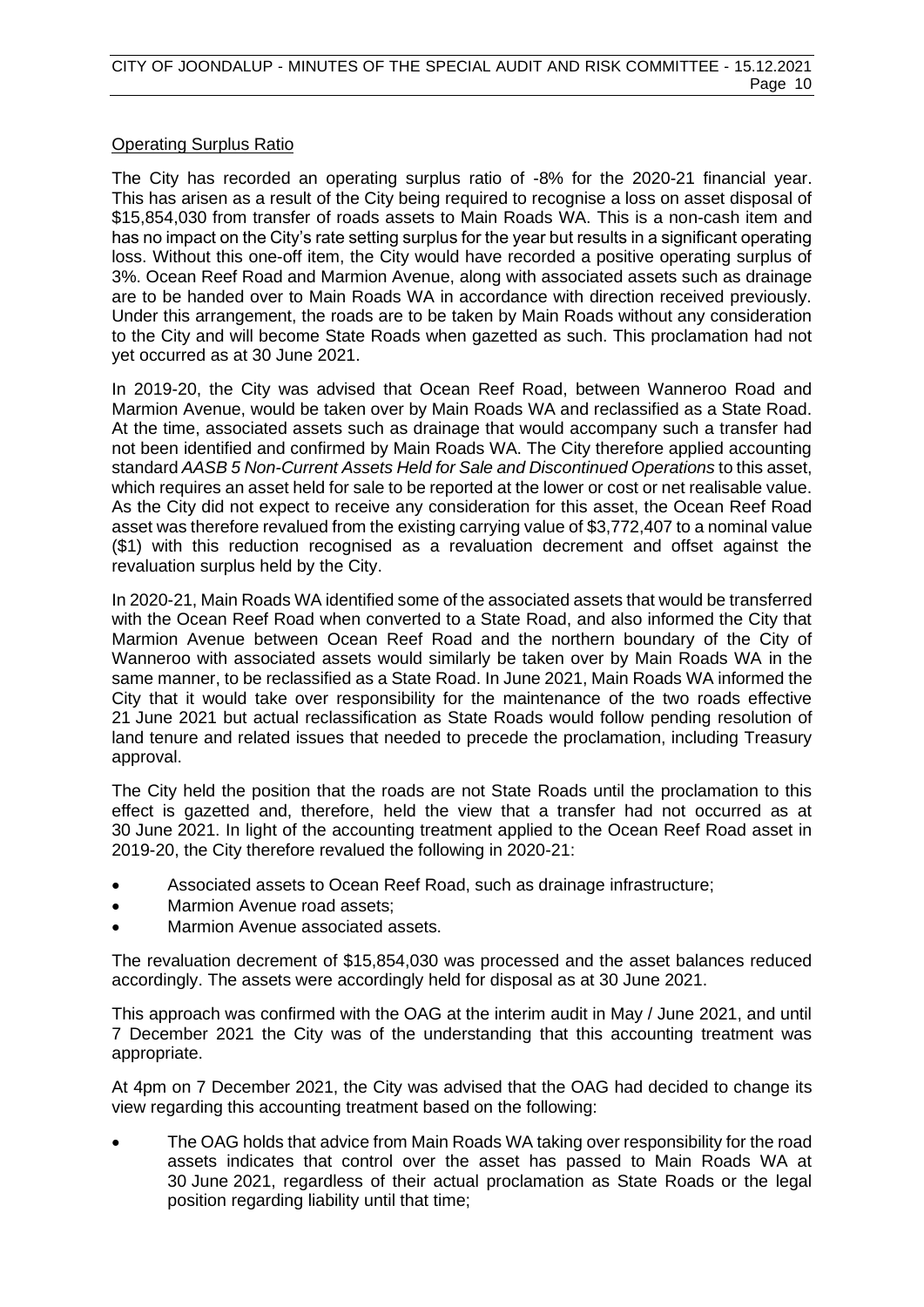- The OAG advised that Main Roads WA had recognised the roads and associated assets in their financial records at 30 June 2021;
- The OAG holds that the transfer of these assets is a donation by the City to Main Roads WA, not a disposal or sale;
- Therefore, the OAG holds that the assets be disposed (derecognised) as at 30 June 2021 at their carrying value for no consideration, resulting in the loss on disposal in the income statement.

Should the City have maintained the accounting treatment originally adopted, it is almost certain that the City would thereby receive a qualified audit report for 2020-21. Therefore, the City has amended the financial report to reflect the accounting treatment in line with the OAG's view, resulting in a significant operating loss for the financial year.

# **Legislation / Strategic Community Plan / Policy Implications**

**Legislation** *Local Government (Financial Management) Regulation* 51(2) states:

> "*A copy of the annual financial report of a local government is to be submitted to the Departmental CEO within 30 days of the receipt by the local government's CEO of the auditor's report on that financial report.*"

Section 5.53 of the *Local Government Act 1995* states:

# *5.53 Annual Reports*

- *(1) The local government is to prepare an annual report for each financial year.*
- *(2) The annual report is to contain: (f) the financial report for the financial year;*

Section 5.54 of the *Local Government Act 1995* states:

# *5.54 Acceptance of annual reports*

- *(1) Subject to subsection (2), the annual report for a financial year is to be accepted by the local government no later than 31 December after that financial year.* 
	- *\* Absolute majority required.*
- *(2) If the auditor's report is not available in time for the annual report for a financial year to be accepted by 31 December after that financial year, the annual report is to be accepted by the local government no later than 2 months after the auditor's report becomes available.*

Section 6.4 of the *Local Government Act 1995* states:

# *6.4 Financial Report*

*(1) A local government is to prepare an annual financial report for the preceding financial year and such other financial reports as are prescribed.*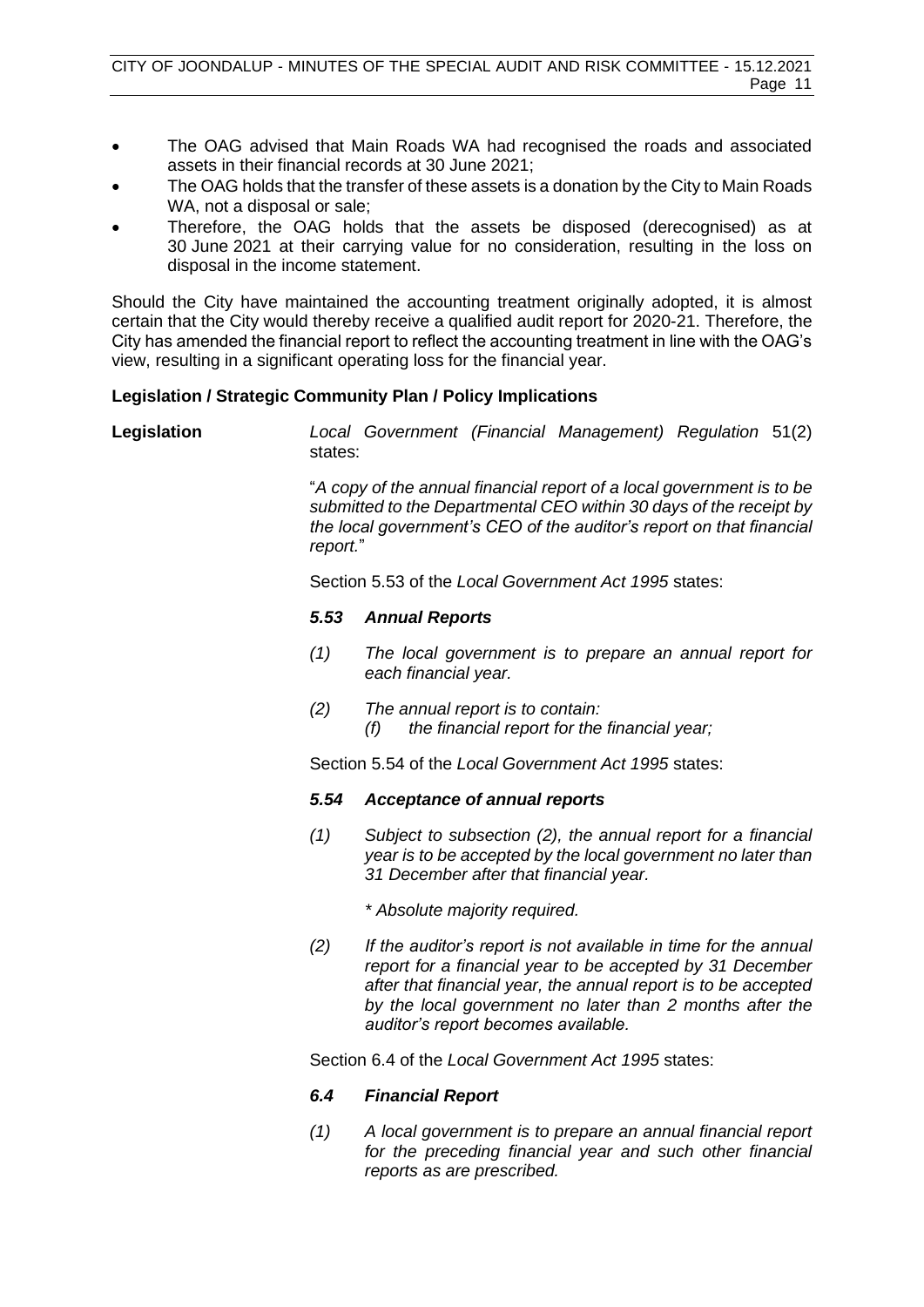- *(2) The financial report is to –*
	- *(a) be prepared and presented in the manner and form prescribed; and*
	- *(b) contain the prescribed information.*
- *(3) By 30 September following each financial year or such extended time as the Minister allows, a local government is to submit to its auditor –*
	- *(a) the accounts of the local government, balanced up to the last day of the preceding financial year; and*
	- *(b) the annual financial report of the local government for the preceding financial year.*

# **Strategic Community Plan**

| <b>Key theme</b> | Financial sustainability. |
|------------------|---------------------------|
|------------------|---------------------------|

- **Objective** Effective management.
- **Strategic initiative** Not applicable.
- **Policy** Not applicable.

# **Risk Management Considerations**

Not applicable.

# **Financial / Budget Implications**

# Current financial year impact

| Account no.          | Not applicable.    |  |
|----------------------|--------------------|--|
| <b>Budget Item</b>   | Closing surplus.   |  |
| <b>Budget amount</b> | \$1,228,879        |  |
| <b>Actual amount</b> | \$3,860,336        |  |
| <b>Proposed cost</b> | \$ Not applicable. |  |
| <b>Balance</b>       | \$2,631,457        |  |

All amounts quoted in this Report are exclusive of GST.

# **Regional Significance**

Not applicable.

# **Sustainability Implications**

Not applicable.

# **Consultation**

There is no legislative requirement to consult on the preparation of the Annual Financial Report, although the *Local Government Act 1995* requires the local government to hold an Annual General Meeting of Electors and the City's Annual Report, incorporating the Annual Financial Report is to be made available publicly.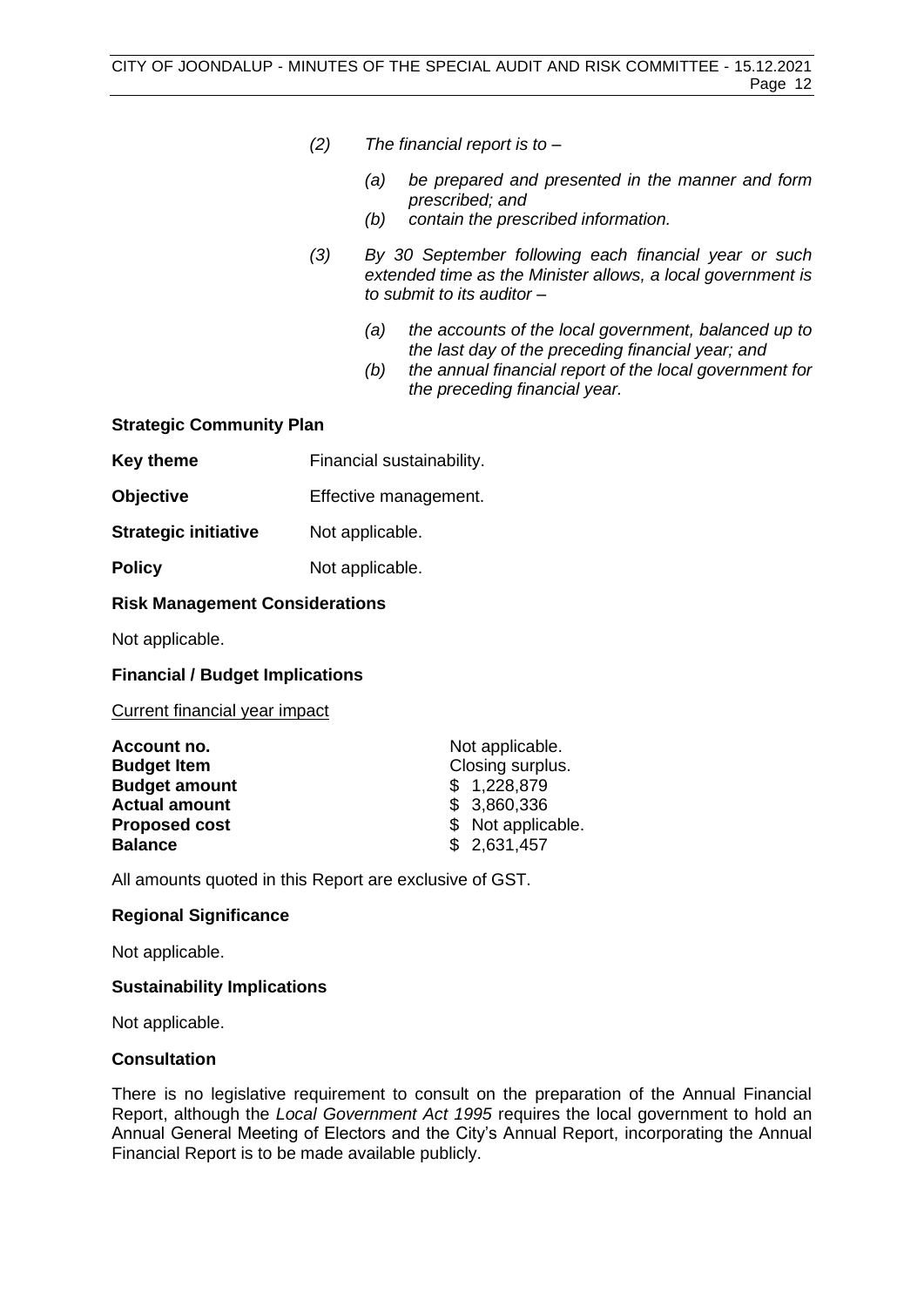# **COMMENT**

The Annual Financial Report for 2020-21 reflects the City's financial performance and position for the year ended 30 June 2021.

The Annual Financial Report will be made available on the City's public website. A limited number of printed, bound colour copies will be available for viewing at libraries, leisure centres and the customer service centre.

In order for the City to meet its legislative requirements, it is recommended that the Council accepts the Annual Financial Report for the financial year 2020-21.

# **VOTING REQUIREMENTS**

Absolute Majority.

**MOVED Cr Jones, SECONDED Cr Logan that Council:**

- **1 BY AN ABSOLUTE MAJORITY, ACCEPTS the Annual Financial Report of the City of Joondalup for the financial year 2020-21, forming Attachment 1 to this Report;**
- **2 BY AN ABSOLUTE MAJORITY, ACCEPTS the Independent Auditor's Report for the financial year 2020-21, forming Attachment 2 to this Report;**
- **3 NOTES the Auditor's interim Management Letter in respect of the financial audit for the year ended 30 June 2021, forming Attachment 3 to this Report.**
- **4 NOTES that no final Management Letter has been issued in respect of the financial audit for the Year Ended 30 June 2021.**

# **The Motion was Put and CARRIED (5/0)**

**In favour of the Motion:** Cr Raftis, Mayor Jacob, Crs McLean, Jones and Logan.

*Appendix 1 refers*

*To access this attachment on electronic document, click here: [Attach1AUDIT211215.pdf](http://www.joondalup.wa.gov.au/files/committees/AURI/2021/Attach1AUDIT211215.pdf)*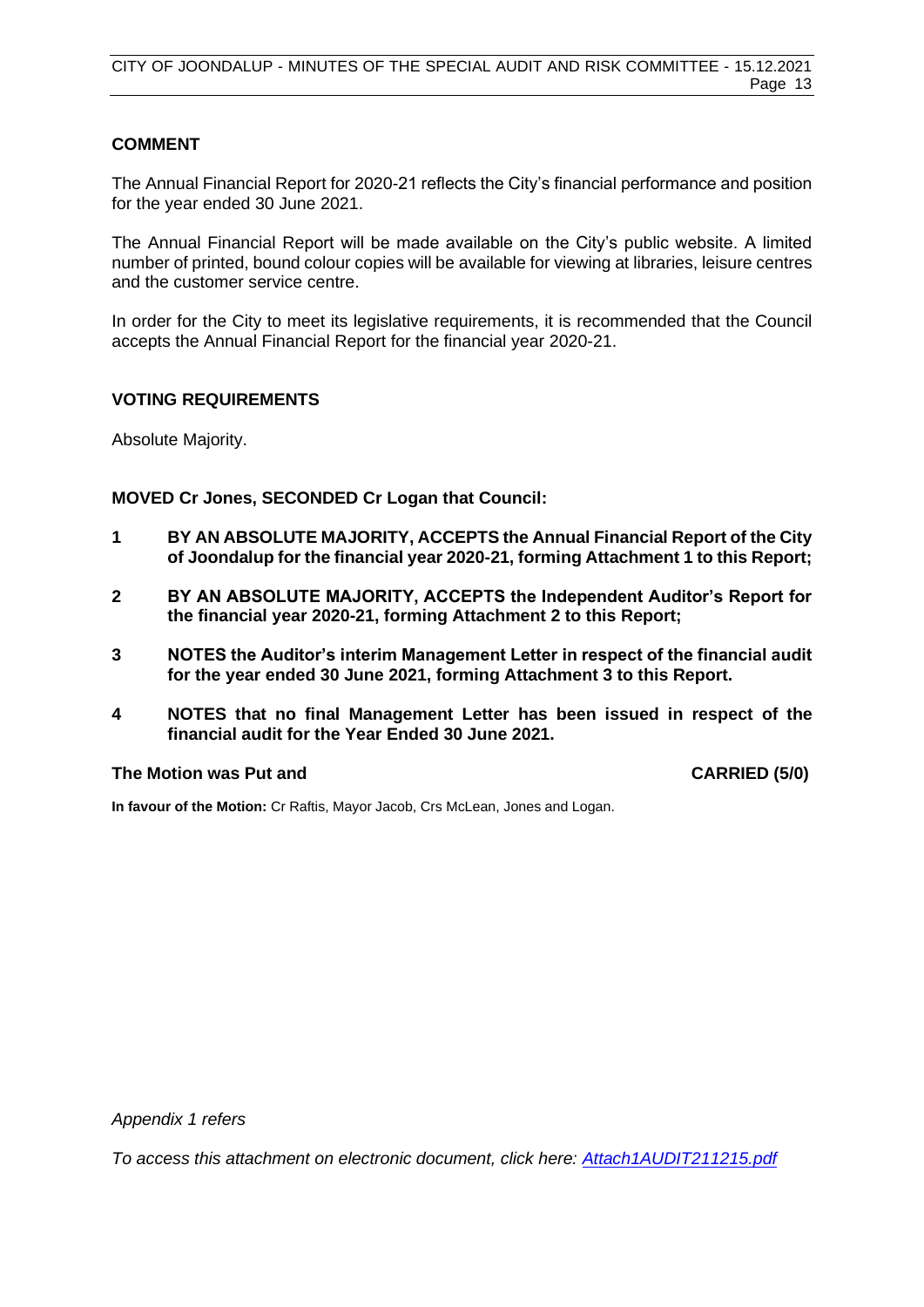<span id="page-13-0"></span>

| <b>ITEM 2</b>                         | <b>REPORT - QUARTER TWO</b><br><b>OCTOBER 2021)</b> |                                             | ELECTED MEMBER DINNER ATTENDANCE<br><b>(AUGUST</b>                                                                  |
|---------------------------------------|-----------------------------------------------------|---------------------------------------------|---------------------------------------------------------------------------------------------------------------------|
| <b>WARD</b>                           | All                                                 |                                             |                                                                                                                     |
| <b>RESPONSIBLE</b><br><b>DIRECTOR</b> | Mr Jamie Parry<br>Governance and Strategy           |                                             |                                                                                                                     |
| <b>FILE NUMBERS</b>                   | 109424, 101515                                      |                                             |                                                                                                                     |
| <b>ATTACHMENT</b>                     | Attachment 1                                        | Confidential - Attendance<br>27 August 2021 | List<br>for                                                                                                         |
|                                       | the official Minute Book only)                      |                                             | (Please note: Attachment 1 is confidential and will appear in                                                       |
| <b>AUTHORITY / DISCRETION</b>         | Council (that is for 'noting').                     |                                             | Information - includes items provided to Council for<br>information purposes only that do not require a decision of |

# **PURPOSE**

For the Audit and Risk Committee to note attendees to Elected Member Dinners as per clause 10 of the *Elected Members' Entitlements Policy,* which provides that *details of invited guests that attend elected member dinners are to be reported to the Audit and Risk Committee on a quarterly basis.*

# **EXECUTIVE SUMMARY**

Elected Members are entitled under the *Elected Members' Entitlement Policy* (the Policy) to host up to six dinners per financial year and invite up to nine guests to each dinner.

Clause 10 of the *Elected Members' Entitlements Policy* provides that *details of invited guests that attend elected member dinners are to be reported to the Audit and Risk Committee on a quarterly basis.*

Provided as Attachment 1 to this Report is the attendance lists for the elected member dinner held on 27 August 2021.

*It is therefore recommended that the Audit and Risk Committee NOTES the Elected Member Dinner Attendance report for Quarter Two (August - October 2021), as detailed in this Report.*

# **BACKGROUND**

Elected member dinners are a provision within the *Elected Members' Entitlement Policy*. At its meeting held on 18 May 2021 (CJ072-05/21 refers), Council reviewed and endorsed the policy with clause 10.1 identifying the parameters relating to elected member dinners as follows: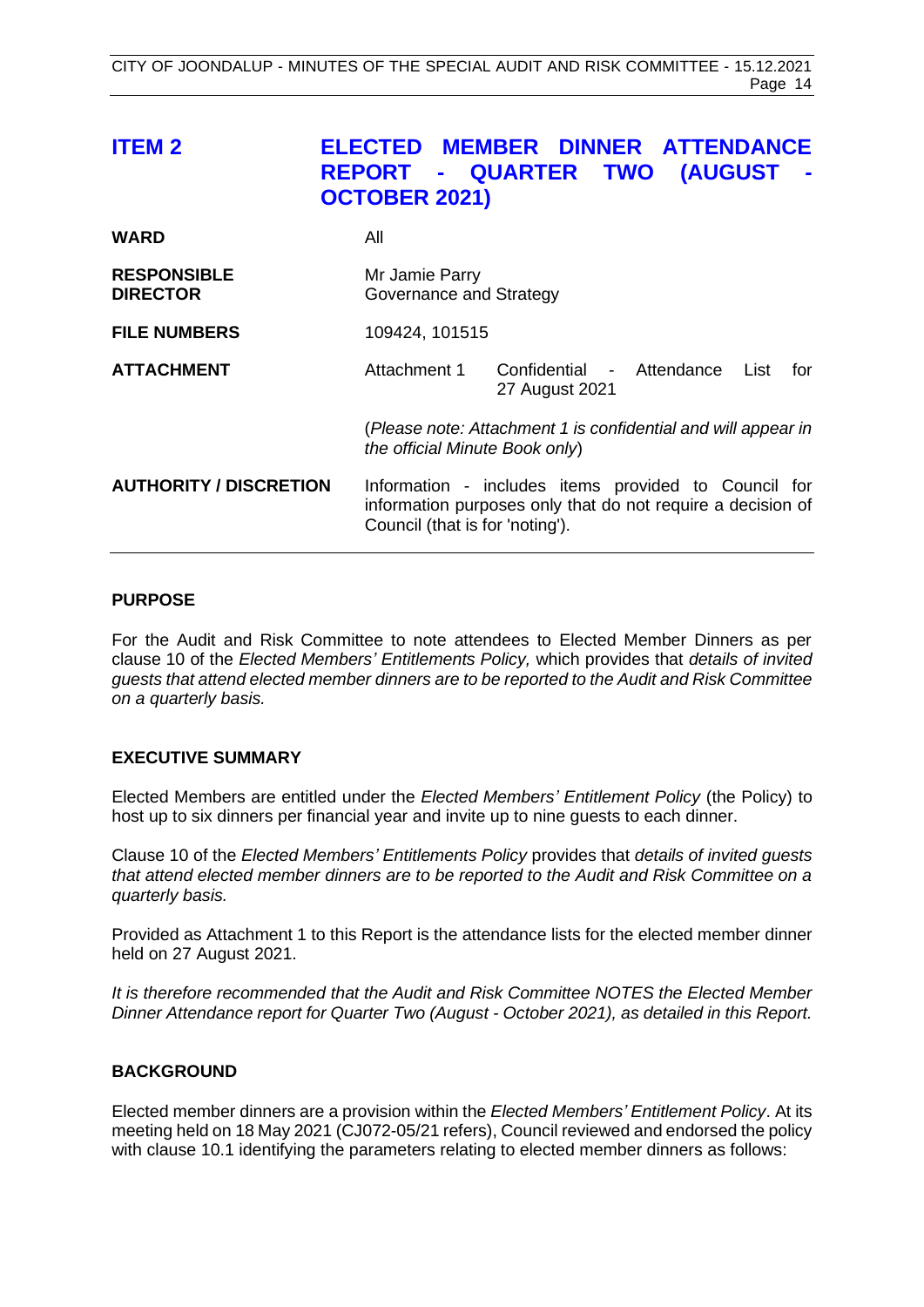- *"a To provide an avenue to facilitate networking possibilities and for elected members to undertake discussions with various representatives of the community, the Council has agreed to host Elected Member dinners.*
- *b The Mayor is entitled to host six dinners per calendar year, and each Ward a total of 12 each year, based on six dinners per Ward Councillor.*
- *c Each table will allow for the Elected Member as host, plus up to a maximum of nine guests. Except for the Elected Member's spouse or partner, all guests invited are to have a relationship with the City or be a stakeholder of the City. Prior to an Elected Member dinner, elected members are to advise the City the details of their invited guests and their relationship with the City. Details of invited guests that attend elected member dinners are to be reported to the Audit and Risk Committee on a quarterly basis."*

# **DETAILS**

Elected Members are entitled, under the *Elected Members' Entitlement Policy* (the Policy), to host up to six dinners per financial year and invite up to nine guests to each dinner.

Clause 10 of the *Elected Members' Entitlements Policy* provides that *"details of invited guests that attend elected member dinners are to be reported to the Audit and Risk Committee on a quarterly basis."*.

Provided as Attachment 1 to this Report, is the attendance lists for the elected member dinner held on 27 August 2021.

# **Issues and Options Considered**

As the first quarterly report presented to the Audit and Risk Committee, the Committee may accept the report as presented or request further information.

# **Legislation / Strategic Community Plan / Policy Implications**

**Legislation** *Local Government Act 1995*.

# **Strategic Community Plan**

- **Key theme Governance and Leadership.**
- **Objective Corporate capacity.**
- **Strategic initiative** Demonstrate accountability through robust reporting that is relevant and easily accessible by the community.

**Policy** *Elected Members' Entitlements Policy*.

# **Risk Management Considerations**

Not applicable.

# **Financial / Budget Implications**

The 2021-22 budget for elected member dinners is \$10,000 (excluding staffing costs).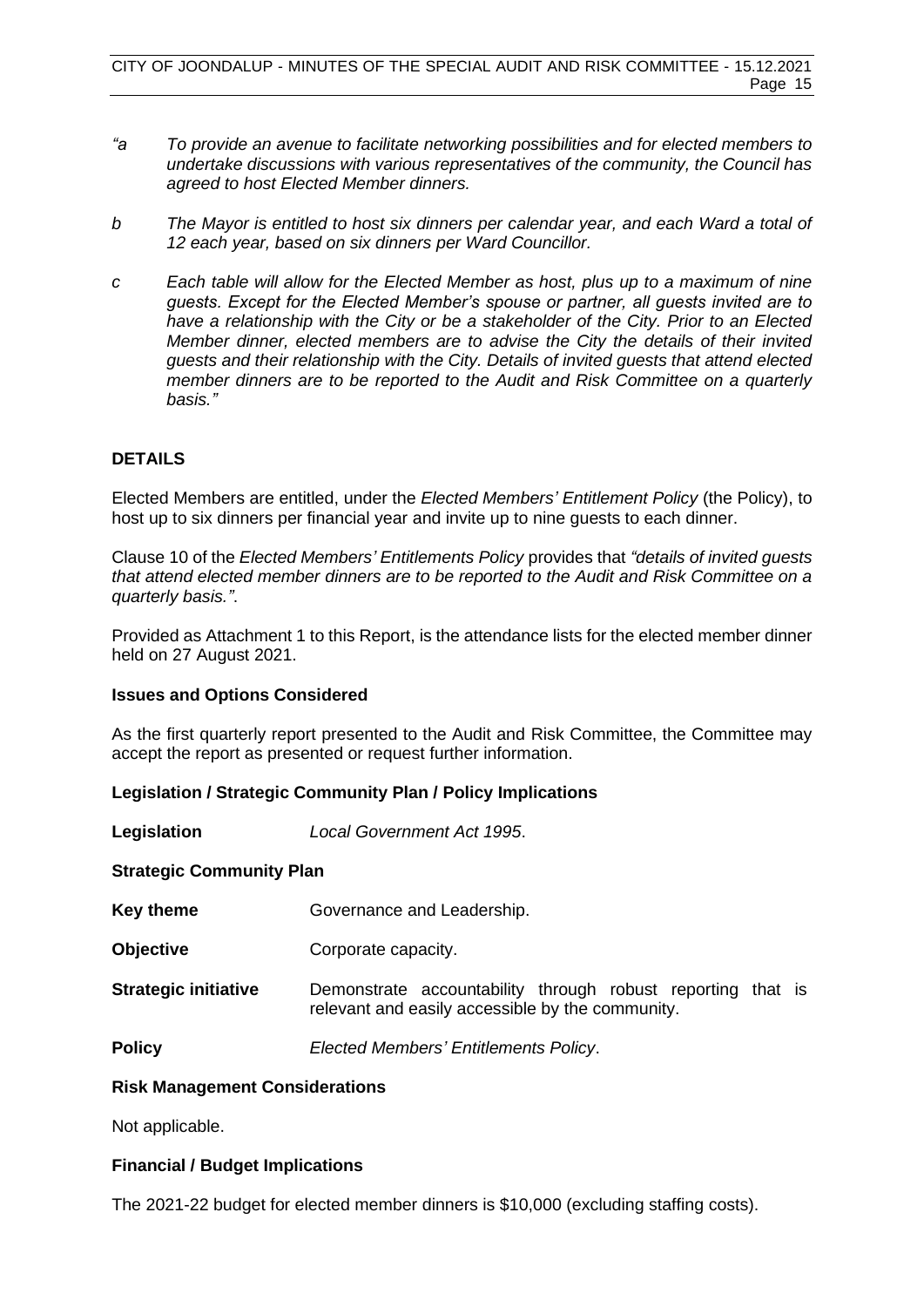# **Regional Significance**

Not applicable.

# **Sustainability Implications**

Not applicable.

# **Consultation**

Not applicable.

# **COMMENT**

Elected Members are entitled, under the *Elected Members' Entitlement Policy*, to host up to six dinners per financial year and invite up to nine guests to each dinner.

Clause 10 of the *Elected Members' Entitlements Policy* provides that *"details of invited guests that attend elected member dinners are to be reported to the Audit and Risk Committee on a quarterly basis."*.

One Elected Member dinner has taken place and was held on 27 August 2021. One further Elected Member dinner was held on 26 November 2021, however the attendance will be reported in the next quarterly report.

*The Director Financial Audit from the Office of the Auditor General left the room at 5.27pm.*

*The Manager Financial Services left the room at 5.27pm and returned at 5.29pm.*

**MOVED Cr Jones, SECONDED Cr Logan that the Audit and Risk Committee NOTES the Elected Member Dinner Attendance report for Quarter Two (August - October 2021) as detailed in this Report.**

# **The Motion was Put and CARRIED (5/0)**

**In favour of the Motion:** Cr Raftis, Mayor Jacob, Crs McLean, Jones and Logan.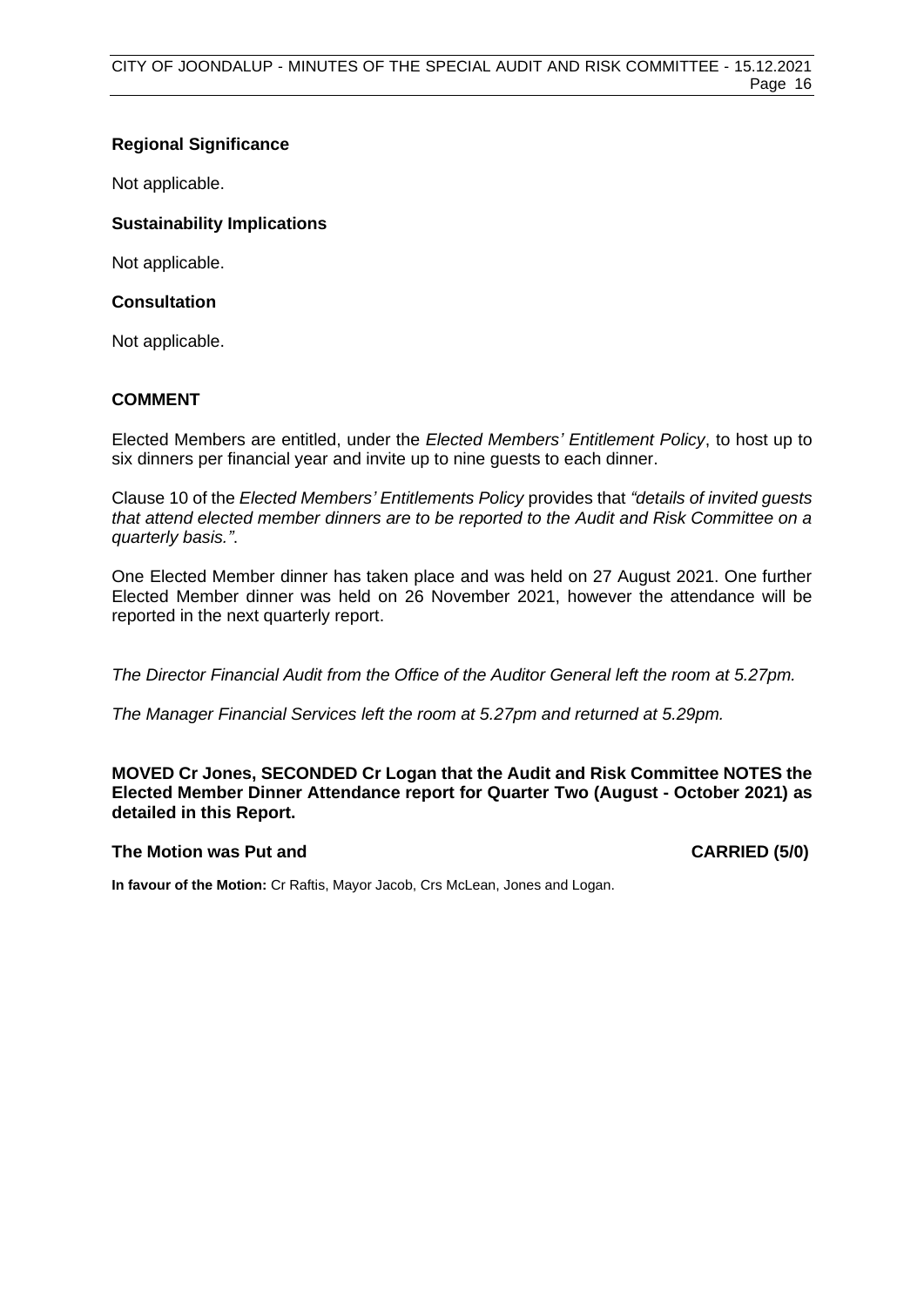# <span id="page-16-0"></span>**ITEM 3 HALF YEARLY REPORT: WRITE-OFF OF MONIES - 1 JANUARY TO 30 JUNE 2021**

| <b>WARD</b>                           | All                                                                                                                                                    |
|---------------------------------------|--------------------------------------------------------------------------------------------------------------------------------------------------------|
| <b>RESPONSIBLE</b><br><b>DIRECTOR</b> | Mr Mat Humfrey<br><b>Corporate Services</b>                                                                                                            |
| <b>FILE NUMBERS</b>                   | 07032, 101515                                                                                                                                          |
| <b>ATTACHMENTS</b>                    | Nil                                                                                                                                                    |
| <b>AUTHORITY / DISCRETION</b>         | Information - includes items provided to Council for<br>information purposes only that do not require a decision of<br>Council (that is for 'noting'). |

# **PURPOSE**

For the Audit and Risk Committee to note the amounts of monies written-off under delegated authority.

# **EXECUTIVE SUMMARY**

The total amount written off under delegated authority during the six months ended 30 June 2021 was \$10,452.48. This comprised of 4,857 items below the \$100 reporting threshold including 4,856 items comprising small unpaid rates amount, and the following reportable items:

|  | Rates – Court Costs written off |  | \$415.40 |
|--|---------------------------------|--|----------|
|  |                                 |  |          |

Nine other reportable items written off  $$5,992.17$ 

It is therefore recommended that the Audit and Risk Committee RECEIVES the report of *amounts written off under delegated authority for the period 1 January to 30 June 2021.* 

# **BACKGROUND**

Section 6.12(1)(c) of the *Local Government Act 1995* gives Council the power to write-off any amount of money owing to the City.

At its meeting held on 6 June 2006 (CJ079-06/06 refers), Council approved to delegate to the Chief Executive Officer the authority to write-off monies owed to the City, subject to a report being provided to the Audit and Risk Committee on a six-monthly basis on the exercise of this delegation for amounts between \$100 and \$20,000. The Chief Executive Officer under section 5.44 of the *Local Government Act 1995* has delegated his authority to nominate employees, up to the limits provided in the instrument of delegation.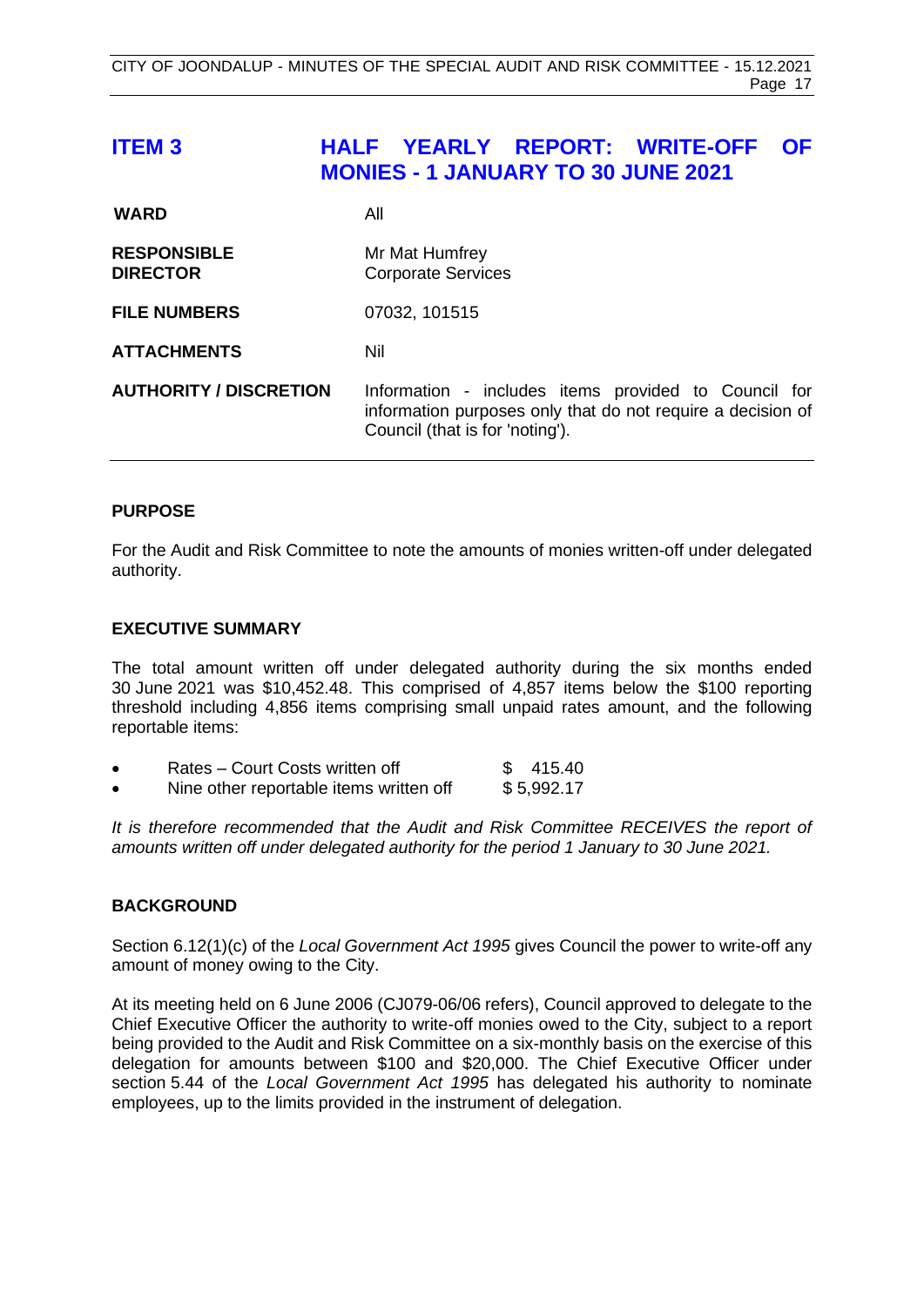# **DETAILS**

During the six months ended 30 June 2021 a total amount of \$10,452.48 was written off as unrecoverable. This amount includes the following:

- 4,857 items below the reportable limit totalling \$4,044.91 mainly comprising small rates balances, representing in the main rounding decimals or other minor miscellaneous charges for which the cost of collection was, for all practical purposes, uneconomical.
- One item of \$415.40 for court costs that were written off as agreed with the ratepayer on reaching a settlement of their dues.
- Nine other reportable items totalling \$5,992.17, as shown in the table below, that were written off during the period as uneconomical to continue with debt recovery actions.

| <b>Item</b>    | <b>Debtor Name</b>                                                                                                                                                                                                                     | <b>Nature of Debt</b>                                                                                                                                                                                                                    | <b>Amount \$</b> |  |
|----------------|----------------------------------------------------------------------------------------------------------------------------------------------------------------------------------------------------------------------------------------|------------------------------------------------------------------------------------------------------------------------------------------------------------------------------------------------------------------------------------------|------------------|--|
| $\mathbf{1}$   | <b>Lease Debtors</b>                                                                                                                                                                                                                   |                                                                                                                                                                                                                                          |                  |  |
|                | Senior<br><b>Citizens</b><br><b>Whitfords</b><br><b>Hairdressing Salon</b>                                                                                                                                                             | Lease Rent: 50% of rent July -<br>September 2020                                                                                                                                                                                         | 750.00           |  |
|                | Write-off reason                                                                                                                                                                                                                       |                                                                                                                                                                                                                                          |                  |  |
|                | Write-off negotiated with the<br>lessee as a result of disruptions<br>due to capital works at the<br>Whitfords Library and Senior<br>Citizen Centre (refurbishment of<br>toilet facilities) occurring during<br>COVID recovery period. |                                                                                                                                                                                                                                          |                  |  |
|                | Cafelife Pty Ltd<br>Write-off reason<br>Due to COVID lockdowns in<br>January / February and April /<br>May 2021.                                                                                                                       | Rent:<br>100%<br>Lease<br>during<br>lockdown 31 January 2021 to<br>5 February 2021<br>Rent:<br>100%<br>Lease<br>during<br>23<br>lockdown<br>April<br>2021<br>30 April 2021<br>Lease Rent: 50% during lockdown<br>1 May 2021 - 7 May 2021 | 2,200.38         |  |
| $\overline{2}$ | Facility Hire and Other Debtors (uneconomical to pursue recovery action)                                                                                                                                                               |                                                                                                                                                                                                                                          |                  |  |
|                | New Spirit Life Church                                                                                                                                                                                                                 | Facility hire arrears 2019.                                                                                                                                                                                                              | 861.07           |  |
|                | T. Losondo                                                                                                                                                                                                                             | Facility hire arrears September<br>2020.                                                                                                                                                                                                 | 843.45           |  |
|                | T. Soren                                                                                                                                                                                                                               | Basketball team hire arrears: July<br>- September 2019                                                                                                                                                                                   | 398.18           |  |
|                | T. Westworth                                                                                                                                                                                                                           | Soccer team hire arrears: July,<br>September 2019                                                                                                                                                                                        | 188.18           |  |
|                | M. Allen                                                                                                                                                                                                                               | hire<br>Soccer<br>team<br>arrears:<br>December 2019, January 2020                                                                                                                                                                        | 250.91           |  |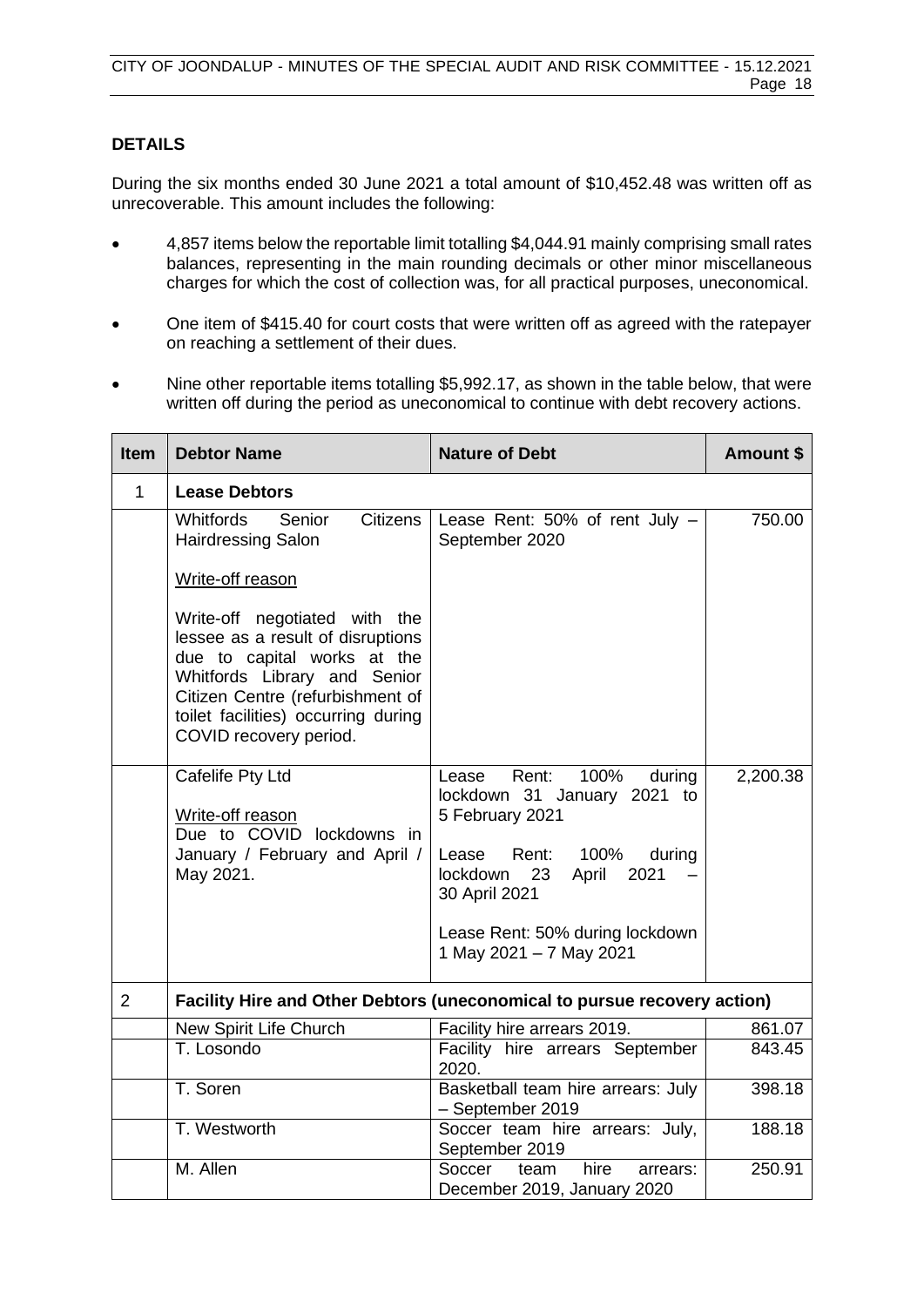| <b>Item</b> | <b>Debtor Name</b>   | <b>Nature of Debt</b>                         | Amount \$  |
|-------------|----------------------|-----------------------------------------------|------------|
|             | Liber Victus Pty Ltd | Firebreak<br>non-compliance<br>at<br>property | 250.00     |
|             | O. Oleshko           | Firebreak<br>non-compliance<br>at<br>property | 250.00     |
|             | Total                |                                               | \$5,992.17 |

# **Issues and Options Considered**

Not applicable.

# **Legislation / Strategic Community Plan / Policy Implications**

| Legislation | Section 6.12(1)(c) of the Local Government Act 1995. |
|-------------|------------------------------------------------------|
|             | Section 5.42 of the Local Government Act 1995.       |
|             | Section 5.44 of the Local Government Act 1995.       |

# **Strategic Community Plan**

| Key theme                   | Financial Sustainability.                                               |  |  |
|-----------------------------|-------------------------------------------------------------------------|--|--|
| <b>Objective</b>            | Effective management.                                                   |  |  |
| <b>Strategic initiative</b> | Manage assets and liabilities through a planned, long-term<br>approach. |  |  |
| <b>Policy</b>               | Not applicable.                                                         |  |  |

# **Risk Management Considerations**

The amounts written off are either unrecoverable or uneconomical to recover, none of which represent a material financial risk to the City.

# **Financial / Budget Implications**

| <b>Account No:</b>           | 3256                   |
|------------------------------|------------------------|
| <b>Budget Item</b>           | Bad Debts written-off. |
| <b>Annual Budget</b>         | \$55,025               |
| <b>Year to Date Budget</b>   | \$55,025               |
| <b>Year to Date Actual</b>   | \$56,467               |
| <b>Year to Date variance</b> | (\$1,442)              |

All amounts quoted in this Report are exclusive of GST.

# **Regional Significance**

Not applicable.

# **Sustainability Implications**

Not applicable.

# **Consultation**

Not applicable.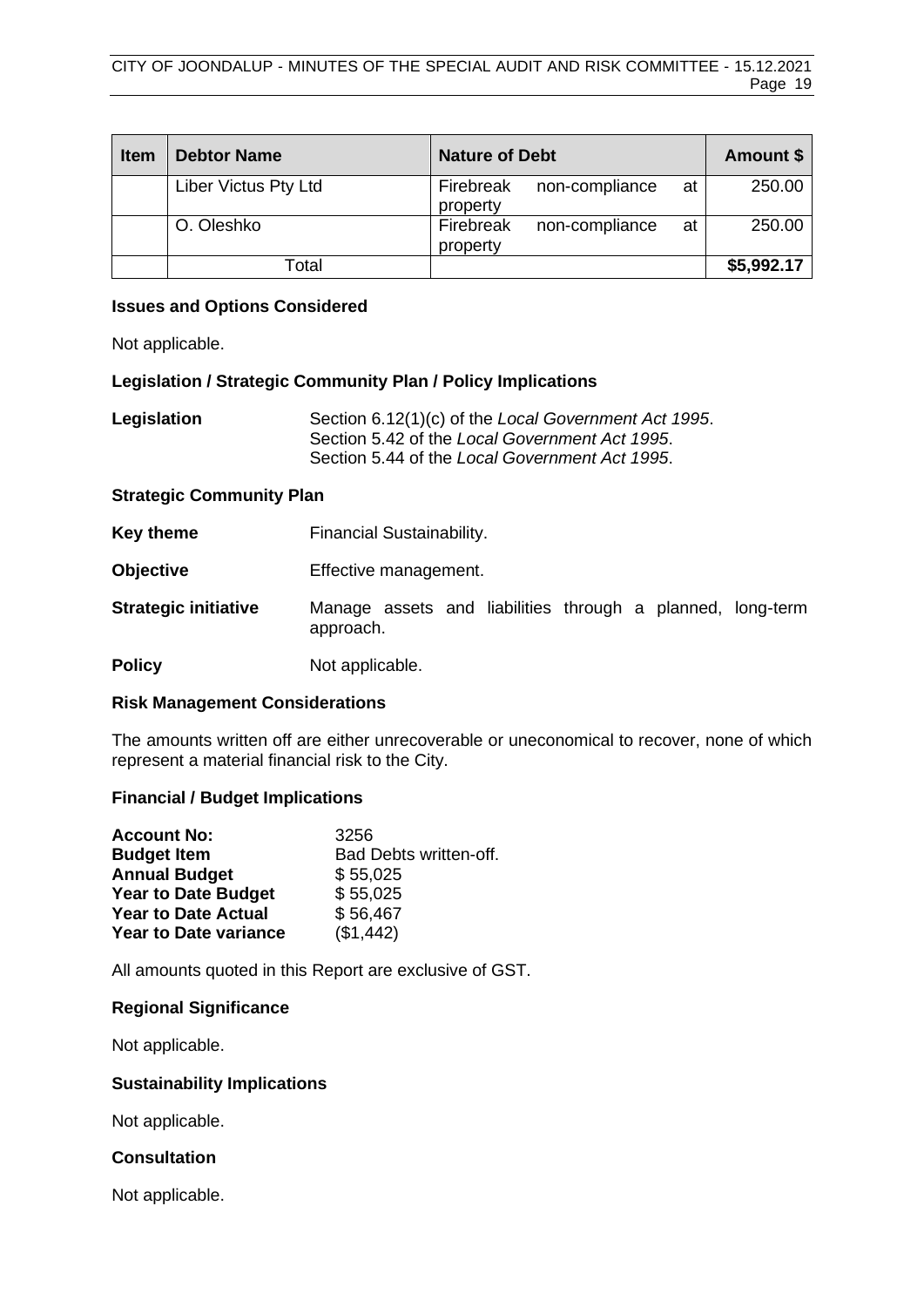# **COMMENT**

Monies written off under delegation comprise 4,857 items below the reporting threshold, including 4,856 items of small unpaid rates amounts as well as 10 reportable items, constituting one waiver of court costs \$415.40 and nine other items totalling \$5,992.17 as detailed in this Report, that were written off as either unrecoverable or uneconomical to continue debt recovery action.

In some cases that were deemed uneconomical to pursue recovery, the City received advice by the debtors of their straitened financial circumstances due to COVID-19. These write-offs have not, however, been classified as COVID-related, as the City has not been able to verify the claims made.



The history of bad debts written off over the past five financial years is below:

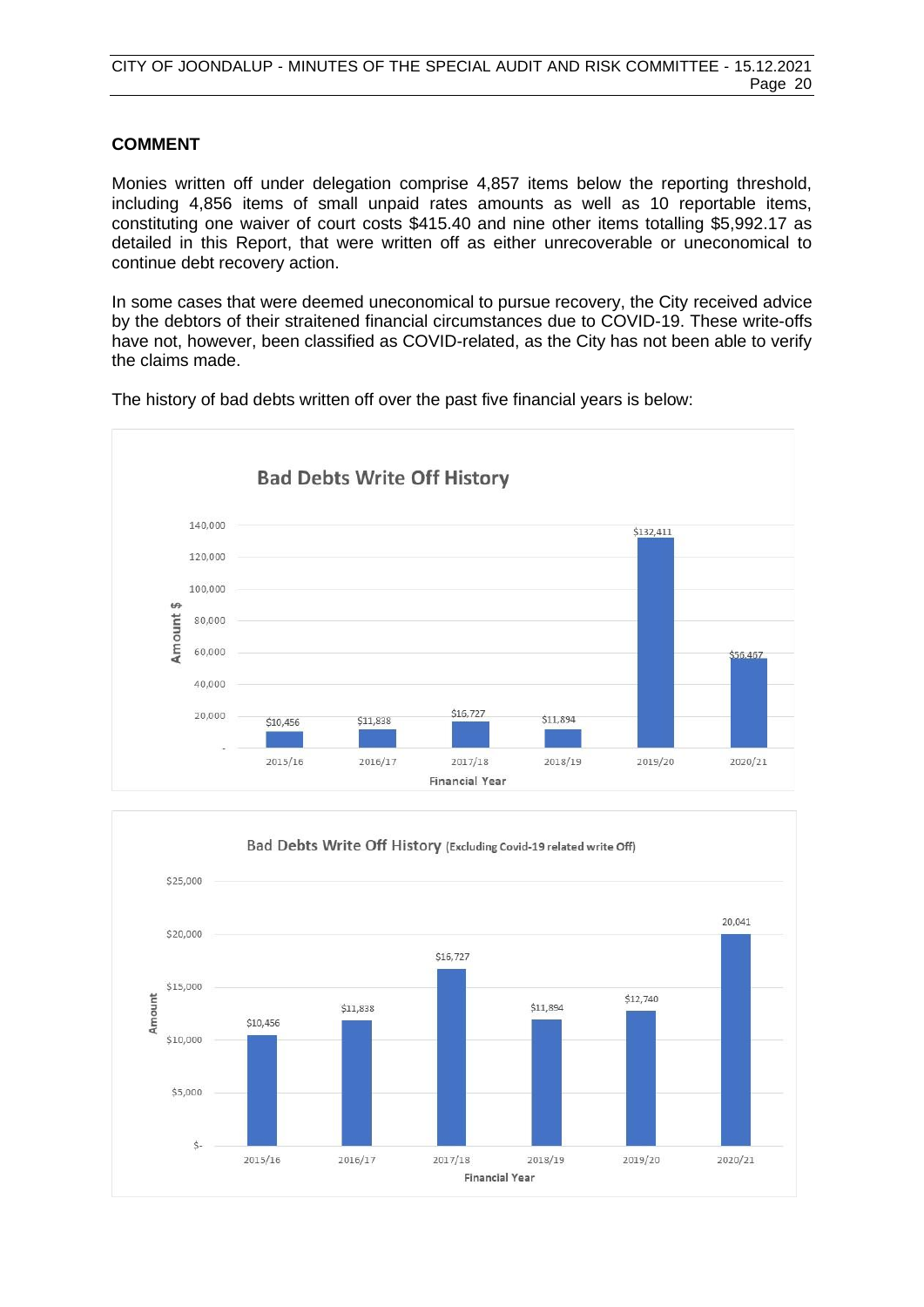# **VOTING REQUIREMENTS**

Simple Majority.

**MOVED Cr McLean, SECONDED Cr Jones that the Audit and Risk Committee RECEIVES the report of monies written-off under delegated authority for the period 1 January to 30 June 2021.**

# **The Motion was Put and CARRIED (5/0)**

**In favour of the Motion:** Cr Raftis, Mayor Jacob, Crs McLean, Jones and Logan.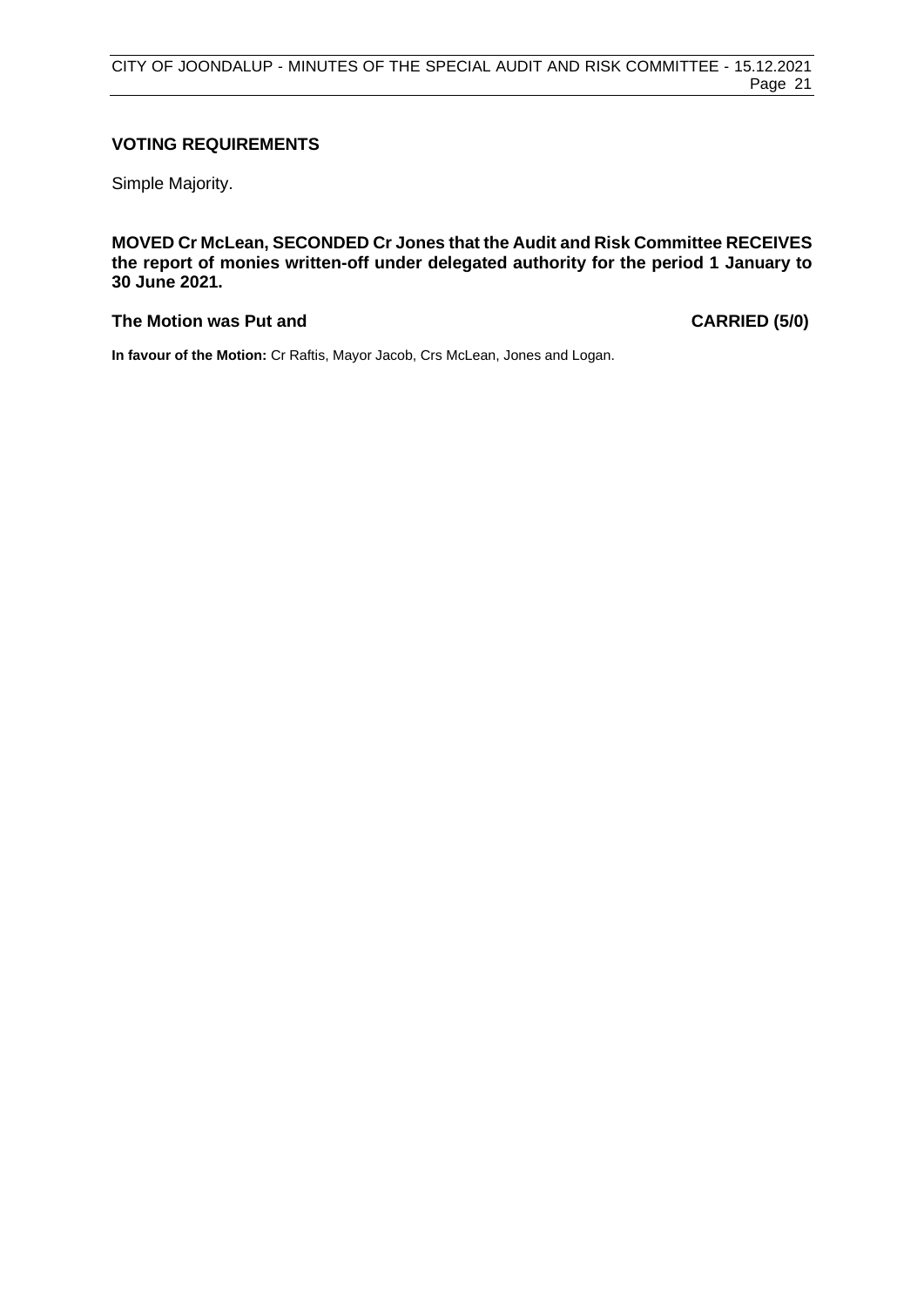# <span id="page-21-0"></span>**ITEM 4 MONITORING OF ANNUAL LEAVE AND LONG SERVICE LEAVE ACCRUALS**

| <b>WARD</b>                           | All                                                                                                                                                    |
|---------------------------------------|--------------------------------------------------------------------------------------------------------------------------------------------------------|
| <b>RESPONSIBLE</b><br><b>DIRECTOR</b> | Mr James Pearson<br>Office of the CEO                                                                                                                  |
| <b>FILE NUMBERS</b>                   | 20106, 38981, 101515                                                                                                                                   |
| <b>ATTACHMENT</b>                     | Nil                                                                                                                                                    |
| <b>AUTHORITY / DISCRETION</b>         | Information - includes items provided to Council for<br>information purposes only that do not require a decision of<br>Council (that is for 'noting'). |

# **PURPOSE**

For the Audit and Risk Committee to note the new control in place for the monitoring of annual leave and long service leave accruals for the Chief Executive Officer, Directors and Managers.

# **EXECUTIVE SUMMARY**

At the Audit and Risk Committee meeting held on 9 August 2021 a report (Item 3 refers) was presented on the outcomes of an internal audit into payments made to former employees (Chief Executive Officer, Director and Managers). The report showed that the amount of annual leave and long service leave accrued by some employees at the termination of their employment may be considered excessive.

At this meeting, a report was requested in relation to the monitoring of the Chief Executive Officer and employee leave accruals, outlining how employees excessive annual leave and long service leave accruals will be effectively managed, and the establishment of a reporting system for Chief Executive Officer leave accruals.

*It is therefore recommended that the Audit and Risk Committee NOTES the new control in place for the monitoring of annual and long service leave accruals for the Chief Executive Officer, Directors and Managers.*

# **BACKGROUND**

As part of an internal audit into payments made by the City to former employees (Chief Executive Officer, Director and Managers) after their employment with the City had ceased, it was revealed that some employees had significant accrued annual leave and long service leave when leaving employment with the City.

Contracts for Directors and Managers do not define excessive leave, however, include the subclause, *"The Local government may reasonably require the Officer to take any accrued annual leave in accordance with the FW [Fair Work] Act."*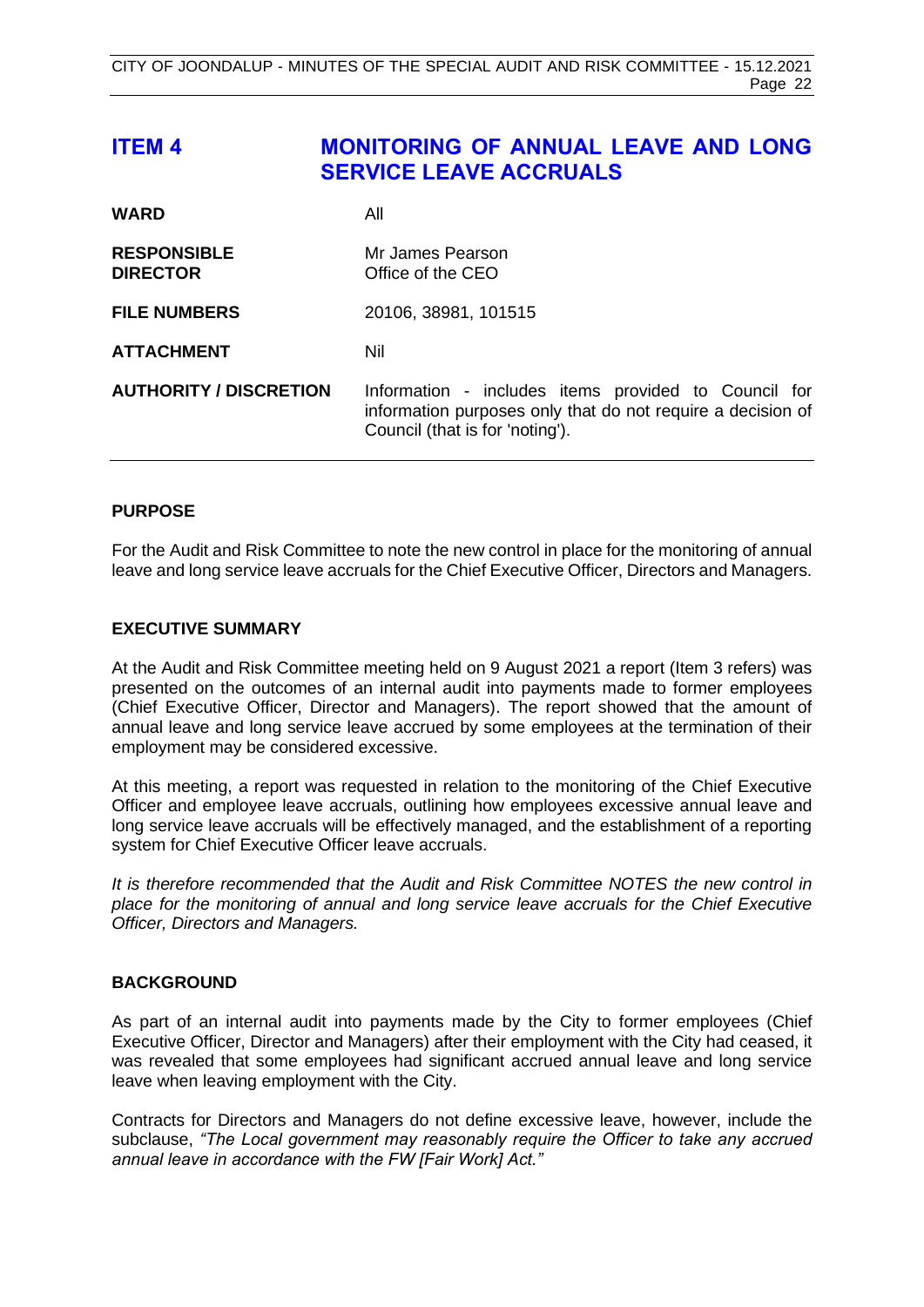The current Chief Executive Officer's contracts include the following clause:

"*14.1 (c) The Executive must take annual leave regularly to prevent more than 8 weeks of annual leave accruing at any time. In the event the Executive has annual leave accrued beyond 8 weeks, the Council may direct the Executive to take the amount of leave accrued in excess of 8 weeks, on giving the Executive four (4) weeks' notice. The Executive agrees to comply with such a direction.*"

Recommendations of the internal audit included that the City improve the monitoring of leave accruals for the Chief Executive Officer, Directors and Managers to identify excessive leave and, where appropriate, initiate action to reduce or eliminate any excessive leave accruals, as well as considering defining excessive leave within future contracts for all Directors and Managers.

# **DETAILS**

# Chief Executive Officer, Directors and Managers

A new control, in the form of regular reports on accrued leave, has been developed.

The report shows the number of days of accrued leave for the Chief Executive Officer, Directors and Managers for:

- annual leave (not including future leave booked)
- annual leave (including future leave booked)
- long service leave (not including future leave booked)
- long service leave (including future leave booked)
- total combined leave (including future leave booked).

The report will be provided to the Chief Executive Officer and Directors on a quarterly basis.

An annual report will be presented to the Chief Executive Officer Recruitment and Performance Review Committee detailing the number of days of leave accrued by the Chief Executive Officer. As of 13 December 2021, the Chief Executive Officer has 12 annual leave days accrued (not including future leave booked).

The report has not identified any annual leave accruals for Directors and Managers that may be considered excessive. Including future annual leave booked, all Directors and Managers have annual leave accruals less than eight weeks. The report shows that one Director and three Managers have accumulated long service leave greater than 65 days. This indicates that their first entitlement of long service leave has not been taken.

Given the COVID-19 Pandemic it should be acknowledged that opportunities for booking and taking annual leave and / or long service leave has been severely restricted. However, this will continue to be monitored and reported and appropriate action taken to reduce excessive leave accruals when appropriate to do so.

# Other Employees

All Managers have access to the Human Resources Dashboard, which includes leave analysis for their employees to ensure the effective monitoring of accrued leave. During 2020, the clearance of excessive annual leave for a number of employees was undertaken. There are currently 31 employees with annual leave in excess of eight weeks, and in line with the *Guidelines for Managers – Dealing with excessive annual leave accruals,* the process to seek mutual agreement to reduce this leave has commenced.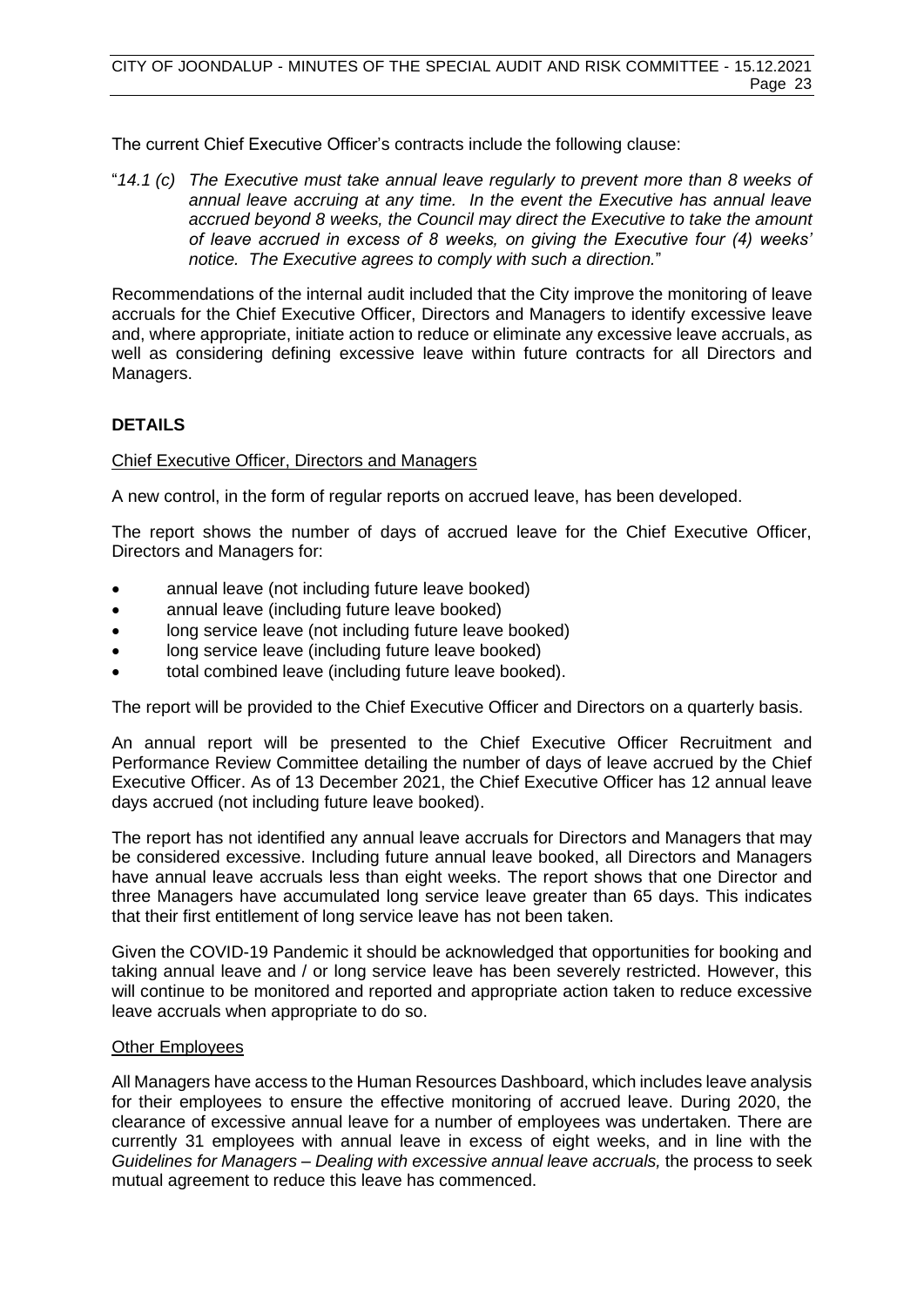The City's Enterprise Agreements includes the following clauses for excessive leave accruals:

- Inside Workforce
	- "*25.8 Excessive Leave Accruals*
	- *a) An employee has an excessive leave accrual if the employee has accrued more than 8 weeks' paid annual leave.*
	- *b) If an employee has an excessive leave accrual, the City or the employee may seek to confer with the other and genuinely try to reach agreement on how to reduce or eliminate the excessive leave accrual.*
	- *c) Clause 25.9 sets out how the City may direct an employee who has an excessive leave accrual to take paid annual leave.*
	- *d) Clause 25.10 sets out how an employee who has an excessive leave accrual may require the City to grant paid annual leave requested by the employee.*"
- Outside Workforce
	- "*24. 7 Excessive Leave Accruals*
	- *a) An employee has an excessive leave accrual if the employee has accrued more than 8 weeks paid annual leave.*
	- *b) If an employee has an excessive leave accrual, the City or the employee may seek to confer with the other and genuinely try to reach agreement on how to reduce or eliminate the excessive leave accrual.*
	- *c) Clause 24.8 sets out how the City may direct an employee who has an excessive leave accrual to take paid annual leave.*
	- *d) Clause 24.9 sets out how an employee who has an excessive leave accrual may require the City to grant paid annual leave requested by the employee.*"
- Building Maintenance
	- "*25. 8 Excessive Leave Accruals*
	- *a) An employee has an excessive leave accrual if the employee has accrued more than 8 weeks paid annual leave.*
	- *b) If an employee has an excessive leave accrual, the City or the employee may seek to confer with the other and genuinely try to reach agreement on how to reduce or eliminate the excessive leave accrual.*
	- *c) Clause 25.9 sets out how the City may direct an employee who has an excessive leave accrual to take paid annual leave.*"

# **Legislation / Strategic Community Plan / Policy Implications**

**Legislation** Not applicable.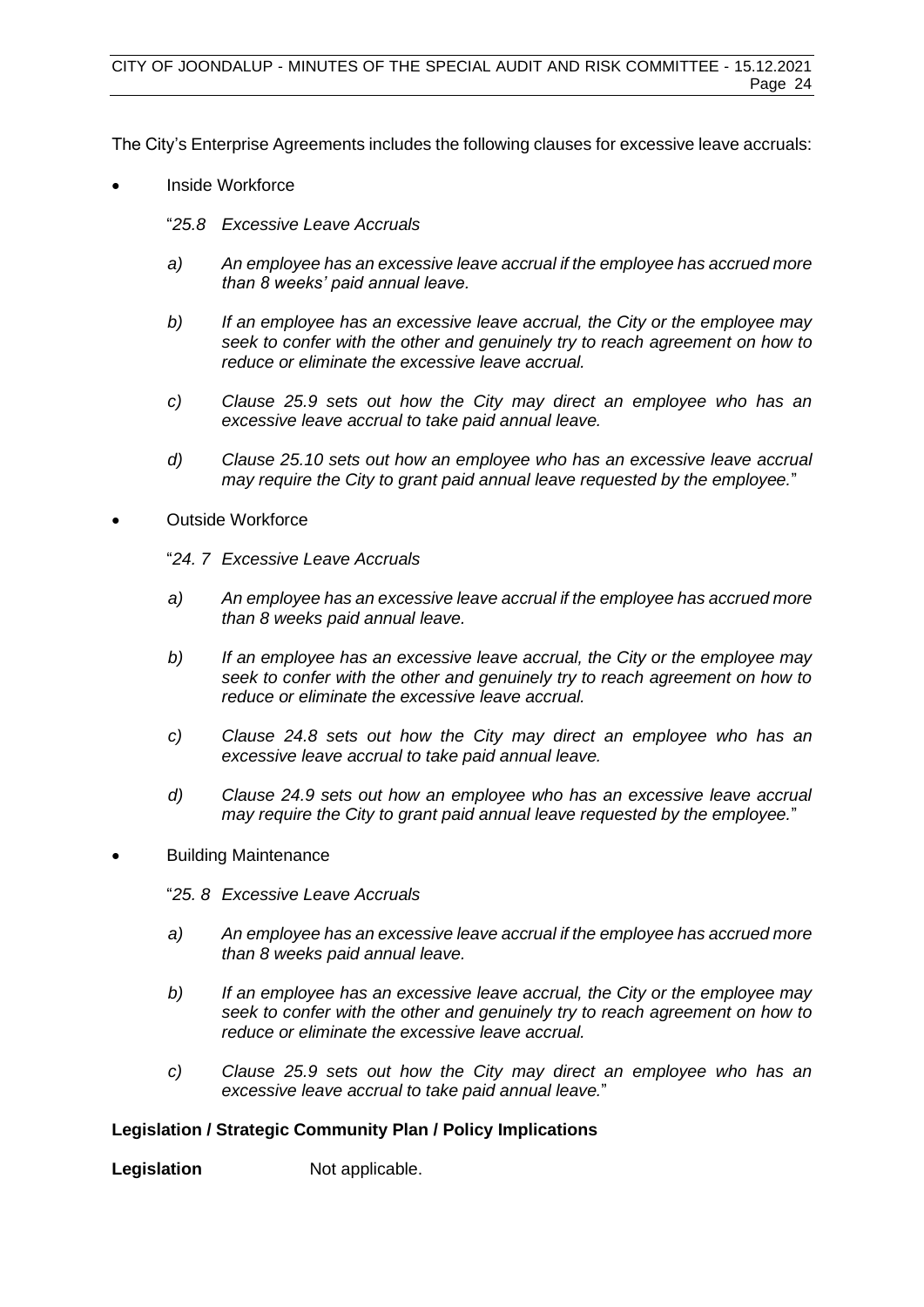| <b>Key theme</b>            | Governance and Leadership.                                                                                                   |  |
|-----------------------------|------------------------------------------------------------------------------------------------------------------------------|--|
| <b>Objective</b>            | Corporate capacity.                                                                                                          |  |
| <b>Strategic initiative</b> | Demonstrate accountability through robust reporting that is<br>$\bullet$<br>relevant and easily accessible by the community. |  |
|                             | Continuously strive to improve performance and service<br>$\bullet$<br>delivery cross all corporate functions.               |  |
| <b>Key theme</b>            | Financial Sustainability.                                                                                                    |  |
| <b>Objective</b>            | Effective management.                                                                                                        |  |
| <b>Strategic initiative</b> | To conduct business in a financially sustainable manner.                                                                     |  |
| <b>Policy</b>               | Not applicable.                                                                                                              |  |

# **Risk Management Considerations**

**Strategic Community Plan**

The accrual of excessive leave presents a risk to the City, including financial liability for the City and health and welfare risks for employees. In certain circumstances excessive accrued leave may also be considered as a red flag for fraudulent behaviour.

# **Financial / Budget Implications**

Not applicable.

# **Regional Significance**

Not applicable.

# **Consultation**

Not applicable.

# **COMMENT**

The implementation of this new control will provide transparent and regular reporting of leave accruals to assist in the effective monitoring and management of excessive leave.

# **VOTING REQUIREMENTS**

Simple Majority.

*The Manager Financial Services left the room at 5.40pm.*

*Mayor Jacob left the room at 5.52pm.*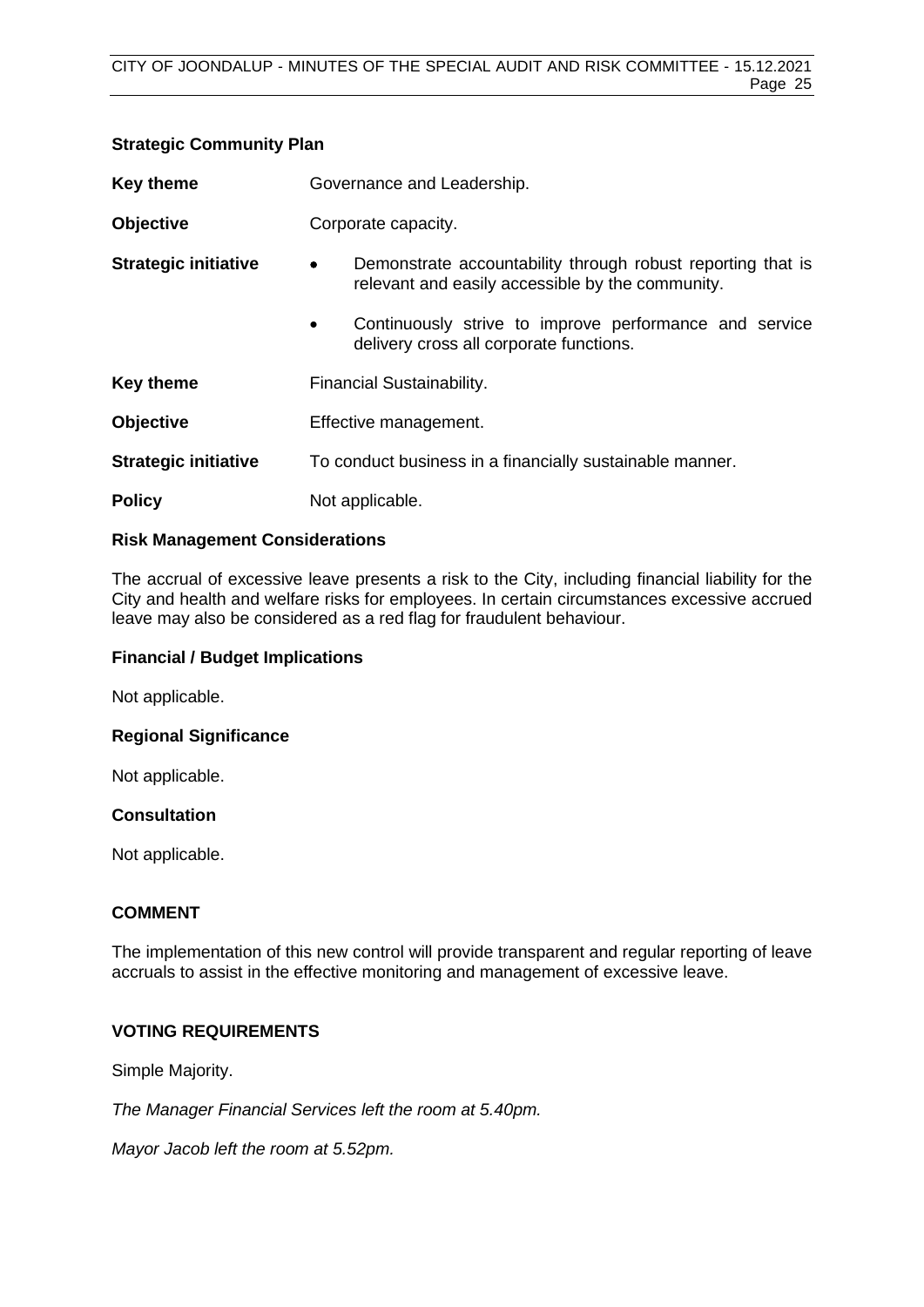# **MOVED Cr Logan, SECONDED Cr McLean that the Audit and Risk Committee NOTES the new control in place for the monitoring of annual and long service leave accruals for the Chief Executive Officer, Directors and Managers.**

# **The Motion was Put and CARRIED (4/0)**

**In favour of the Motion:** Crs Raftis, McLean, Jones and Logan.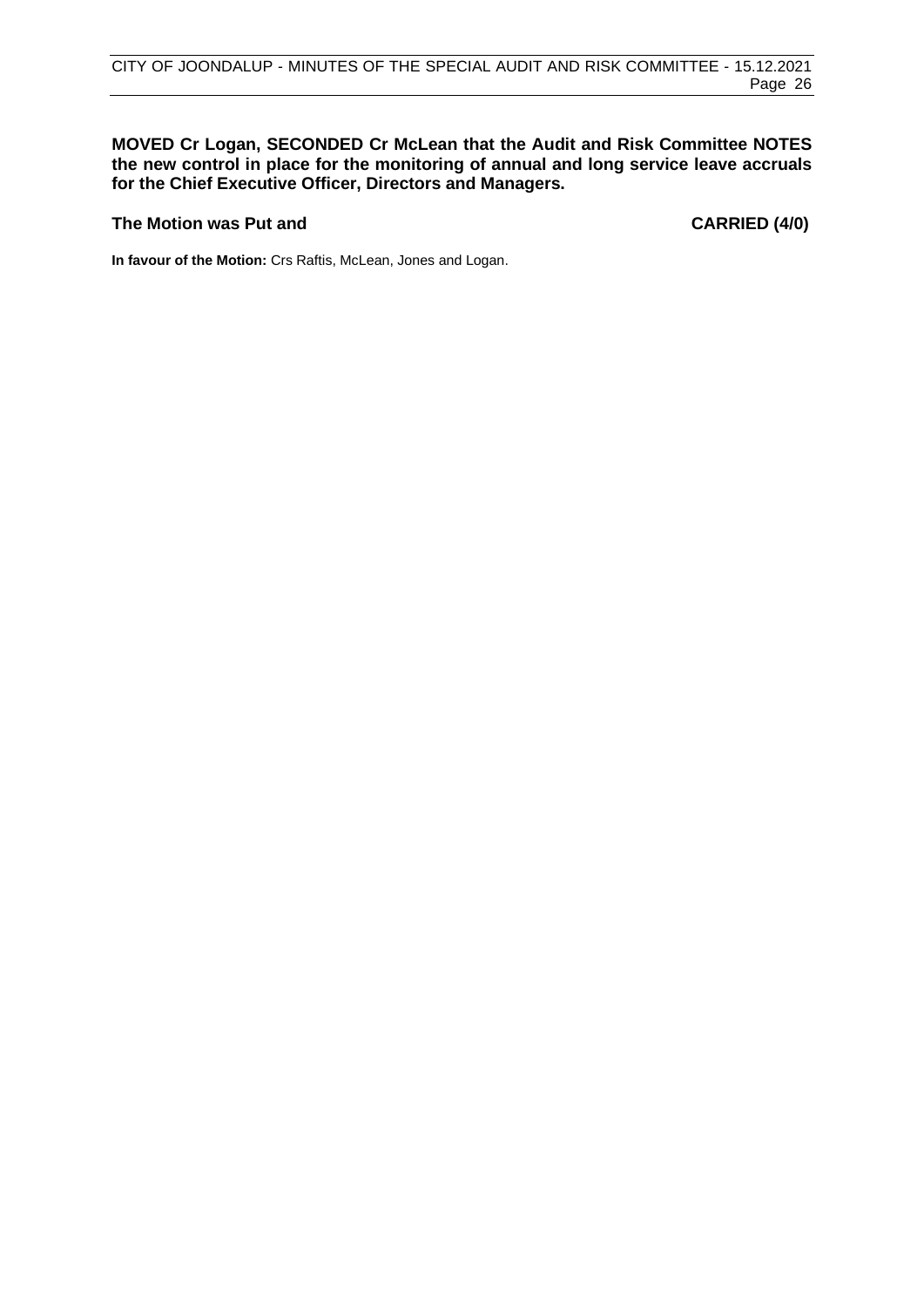# <span id="page-26-0"></span>**ITEM 5 THREE YEAR INTERNAL AUDIT PLAN**

| <b>WARD</b>                           | All                                                                                                                                                    |  |
|---------------------------------------|--------------------------------------------------------------------------------------------------------------------------------------------------------|--|
| <b>RESPONSIBLE</b><br><b>DIRECTOR</b> | Mr James Pearson<br>Office of the CEO                                                                                                                  |  |
| <b>FILE NUMBERS</b>                   | 49586, 101515                                                                                                                                          |  |
| <b>ATTACHMENT</b>                     | Attachment 1<br>Three Year Internal Audit Plan                                                                                                         |  |
| <b>AUTHORITY / DISCRETION</b>         | Information - includes items provided to Council for<br>information purposes only that do not require a decision of<br>Council (that is for 'noting'). |  |

# **PURPOSE**

For the Audit and Risk Committee to note the *Three Year Internal Audit Plan* for the years 2021-22 to 2023-24.

# **EXECUTIVE SUMMARY**

At the Audit and Risk Committee meeting held on 9 August 2021 a report was requested in relation to the Internal Audit Program outlining all the activities that could be covered as part of the Internal Audit Program, along with when they were last reviewed.

It is therefore recommended that the Audit and Risk Committee NOTES the *Three Year Internal Audit Plan* for the years 2021-22 to 2023-24 forming Attachment 1 to this Report.

# **BACKGROUND**

Each year an Audit and Risk Services Program (the Program) is developed that includes the Annual Internal Audit Program which guides the work of the Internal Auditor. The 2021-22 Program and the 2020-21 Program status update were presented to the Audit and Risk Committee at its meeting on 9 August 2021.

The Program is informed by the Audit and Risk Committee, legislation, fraud and misconduct data analytics program and external oversight agencies, with the Internal Audit Program having the following two objectives:

- To report to the Audit and Risk Committee with the service level being via the provision of reports to allow the Audit and Risk Committee to oversee internal / external auditing, risk management, internal control and compliance functions of the City.
- To undertake activities listed in the Annual Internal Audit Program with the service level being via the provision of an independent and objective review of City operations and systems – provides assurance that risk management, controls and compliance processes are effective.

# **DETAILS**

Internal audit planning is important as it aligns internal audit activity with organisational objectives and the key risk areas to ensure that internal audit resources are targeted in an efficient manner.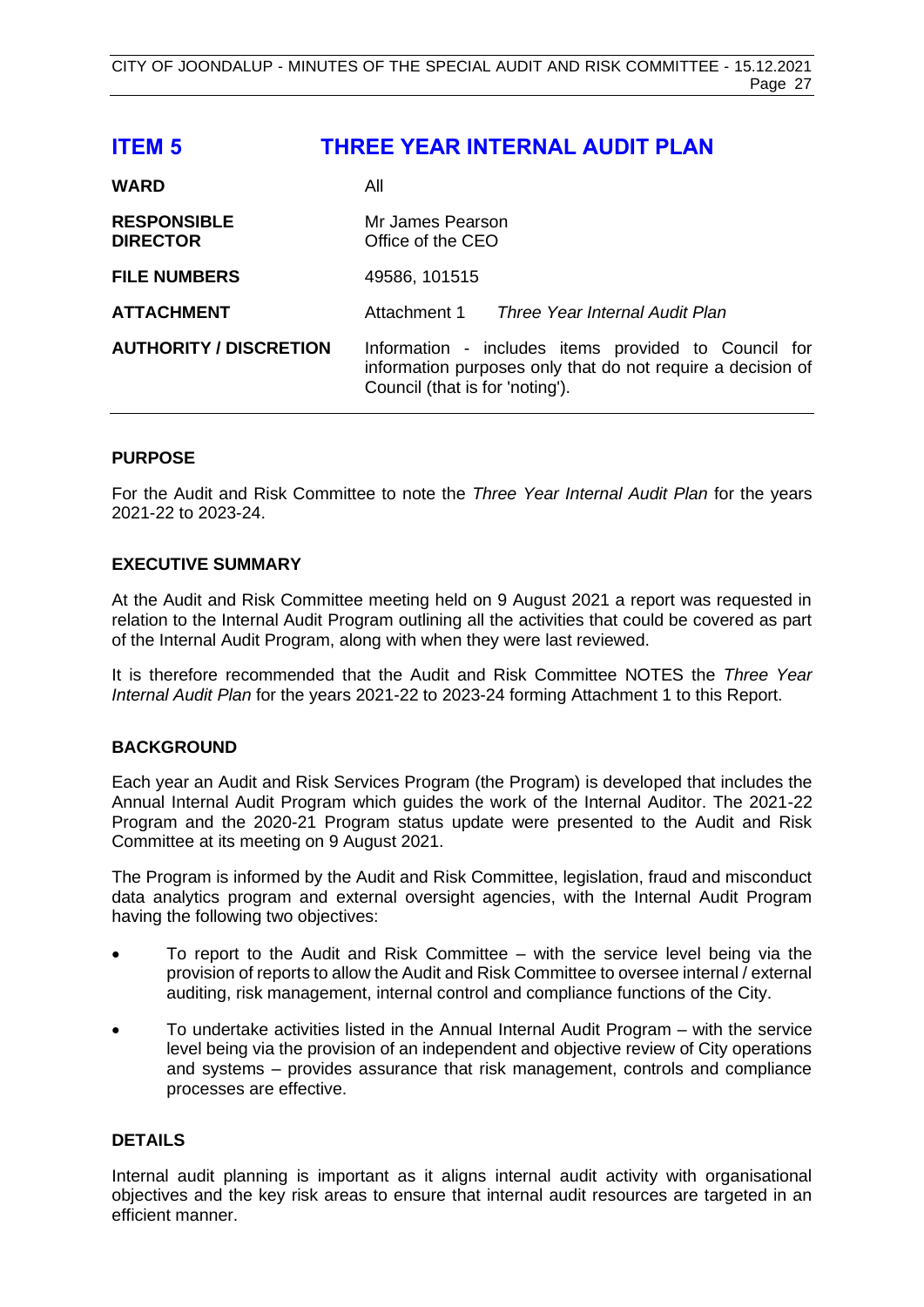The WA Auditor General recognises that there are four lines of defence which underpin a strong governance framework, of which internal audit is the third line of defence:

- First line of defence internal control measures.
- Second line of defence internal oversight, monitoring and reporting.
- Third line of defence internal audit and review.
- Fourth line of defence external audit, investigations and reviews.

The *Three Year Internal Audit Plan* (the Plan) is designed to bring a systematic methodology that contributes to the overall assurance provided to management and the Audit and Risk Committee, that risks are appropriately identified, managed and controls are implemented and operating effectively. The Plan is developed following an assessment of the City's audit needs which includes, but is not limited to the following:

- Legislative audits, reviews and reporting requirements.
- Previous internal audit reports.
- Organisational risk registers.
- Review and analysis of external audit reports including the Corruption and Crime Commission, Office of the Auditor General and the Department of Local Government, Sport and Cultural Industries.
- External misconduct referrals, public interest disclosures and whistleblowing allegations.
- Chief Executive Officer, management and Audit and Risk Committee requests.
- Fraud, corruption and misconduct risks.
- COVID-19 Pandemic risks.
- New and emerging risks.
- New corporate systems and services.

The Plan identifies the proposed internal audit area, the timing of the audit, reason for inclusion, when the area was last audited and a brief scope for the audit.

Detailed scopes for each audit are developed for management agreement and sign-off prior to the commencement of the audit. Action plans are developed for the implementation of agreed audit recommendations which includes implementation dates and responsibility for implementation.

# **Legislation / Strategic Community Plan / Policy Implications**

**Legislation** Part 7, *Local Government Act 1995*. Section 14 and 15, *Local Government (Audit) Regulations 1996*. Regulation 17, *Local Government (Audit) Regulations 1996*. Regulation 5(2)(c), *Local Government (Financial Management) Regulations 1996*.

# **Strategic Community Plan**

- **Key theme Governance and Leadership**
- **Objective Corporate capacity.**
- **Strategic initiative •** Demonstrate accountability through robust reporting that is relevant and easily accessible by the community.
	- Continually strive to improve performance and service delivery across all corporate functions.

**Policy** Not applicable.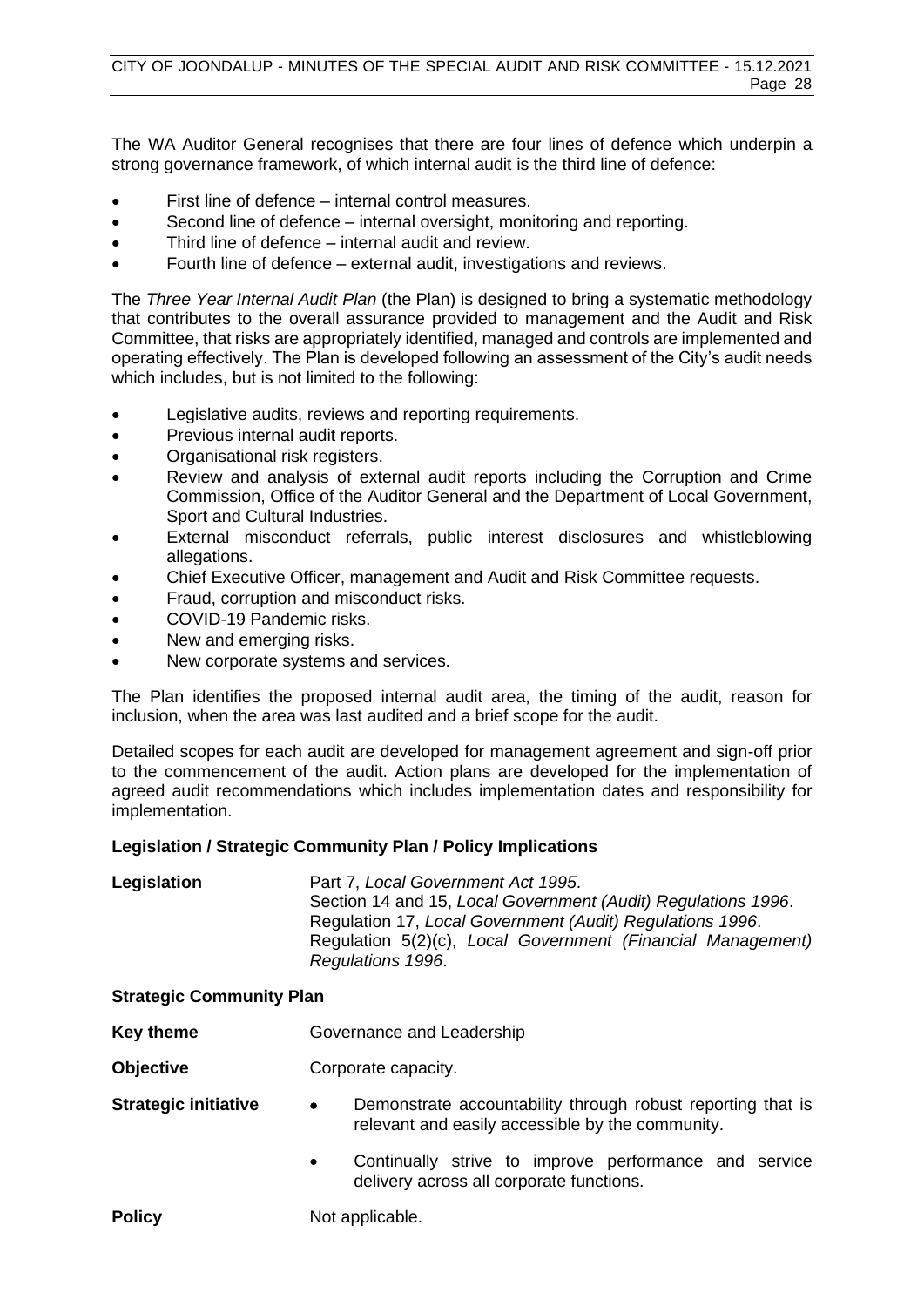# **Risk Management Considerations**

Internal audit is an independent and objective appraisal service designed to add value and assist an organisation achieve its objectives through a systematic, disciplined approach to evaluate and improve the effectiveness of risk management, internal control and governance processes.

The Office of the Auditor General also places reliance on internal audit activities when conducting their annual financial audit of the City.

# **Financial / Budget Implications**

Not applicable.

# **Regional Significance**

Not applicable.

# **Sustainability Implications**

Not applicable.

# **Consultation**

Not applicable.

# **COMMENT**

At the Audit and Risk Committee meeting held on 9 August 2021 the external member suggested that the City consider developing an internal audit plan to cover a period greater than one year. The development of a three-year Plan will assist in directing internal audit resources more efficiently to provide sufficient assurance that key risks are identified, assessed and controlled effectively.

# **VOTING REQUIREMENTS**

Simple Majority.

*Mayor Jacob entered the room at 5.56pm.*

**MOVED Cr McLean, SECONDED Cr Jones that the Audit and Risk Committee NOTES the Three Year Internal Audit Plan for the years 2021-2022 to 2023-2024 forming Attachment 1 to this Report.** 

# **The Motion was Put and CARRIED (5/0)**

**In favour of the Motion:** Cr Raftis, Mayor Jacob, Crs McLean, Jones and Logan.

# *Appendix 2 refers*

*To access this attachment on electronic document, click here: [Attach2AUDIT211215.pdf](http://www.joondalup.wa.gov.au/files/committees/AURI/2021/Attach2AUDIT211215.pdf)*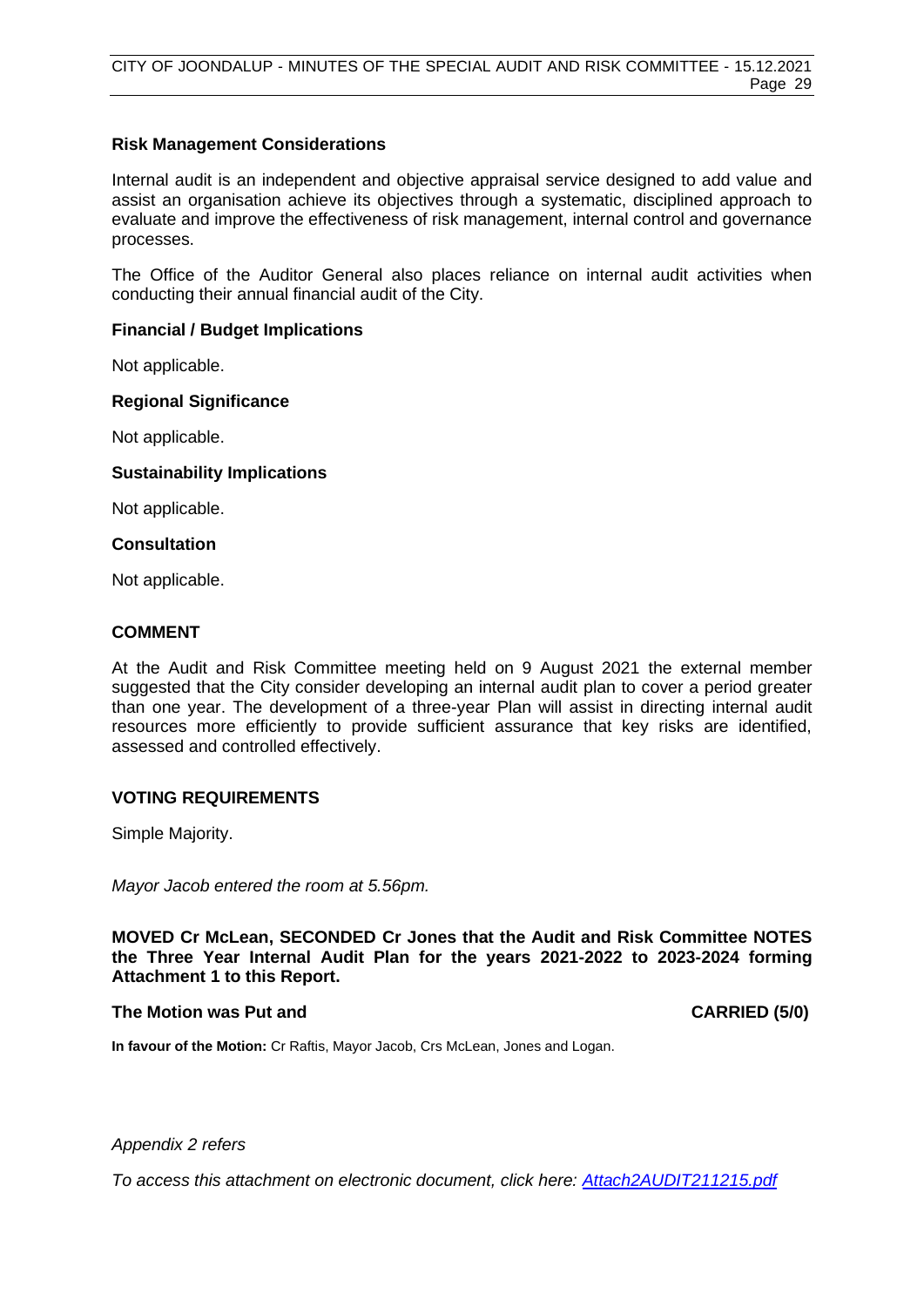<span id="page-29-0"></span>

| <b>ITEM 6</b>                           | <b>CARD</b><br><b>CREDIT</b><br><b>SEPTEMBER 2021)</b> | <b>CONFIDENTIAL - CHIEF EXECUTIVE OFFICER'S</b><br><b>EXPENDITURE</b><br>(JULY                                      |
|-----------------------------------------|--------------------------------------------------------|---------------------------------------------------------------------------------------------------------------------|
| <b>WARD</b>                             | All                                                    |                                                                                                                     |
| <b>RESPONSIBLE</b><br><b>A/DIRECTOR</b> | Mr Mat Humfrey<br><b>Corporate Services</b>            |                                                                                                                     |
| <b>FILE NUMBER</b>                      | 09882                                                  |                                                                                                                     |
| <b>ATTACHMENT</b>                       | Attachment 1                                           | Chief Executive Officer's Credit Card<br>Expenditure -<br>Quarter<br>Ended<br>30 September 2021                     |
|                                         | (Please Note:                                          | The Report and Attachment is confidential<br>and will appear in the official Minute Book<br>only)                   |
| <b>AUTHORITY / DISCRETION</b>           | Council (that is for 'noting').                        | Information - includes items provided to Council for<br>information purposes only that do not require a decision of |

This report is confidential in accordance with Section 5.23(2)(a) of the *Local Government Act 1995*, which also permits the meeting to be closed to the public for business relating to the following:

• *a matter affecting an employee.*

A full report is provided to Elected Members under separate cover. The report is not for publication.

**MOVED Cr McLean, SECONDED Cr Logan that the Audit and Risk Committee NOTES the report on the corporate credit card usage of the Chief Executive Officer for the quarter ended 30 September 2021.**

# **The Motion was Put and CARRIED (5/0)**

**In favour of the Motion:** Cr Raftis, Mayor Jacob, Crs McLean, Jones and Logan.